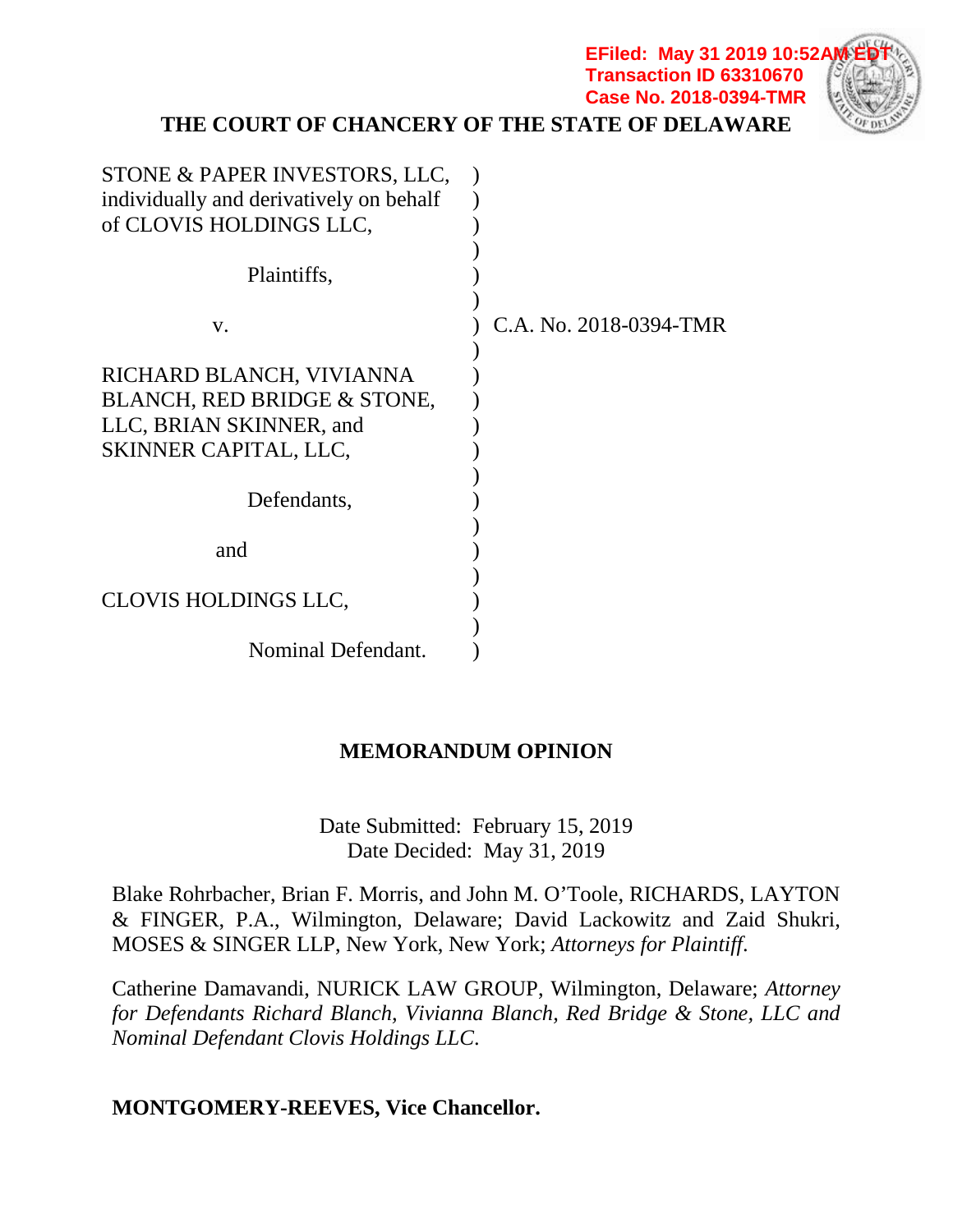The dispute in this action centers on the management of a small limited liability company created to produce and sell stone-based paper products. The company's business did not take off the way that the founders hoped it would. The plaintiff alleges that the defendants, who were supposed to manage the company, breached fiduciary and contractual duties by spending the company's capital on personal expenses while doing nothing to advance the company. The defendants disagree, arguing that they worked tirelessly for years on the company's behalf and that the company has not prospered because of one of the manager's serious health issues. The defendants move to dismiss on multiple grounds. For the reasons that follow, I deny the Motion to Dismiss.

### **I. BACKGROUND**

 $\overline{a}$ 

I draw all facts from the Verified Complaint (the "Complaint"), the documents attached to it, and the documents incorporated by reference into it.<sup>1</sup> At this stage of the proceedings, I must take all of Plaintiff's well-pled facts as true and draw all reasonable inferences in its favor.

<sup>1</sup> *In re Morton's Rest. Gp., Inc. S'holders Litig.*, 74 A.3d 656, 659 n.3 (Del. Ch. 2013) ("To be incorporated by reference, the complaint must make a clear, definite and substantial reference to the documents." (quoting *DeLuca v. AccessIT Gp., Inc.*, 695 F. Supp. 2d 54, 60 (S.D.N.Y. 2010))).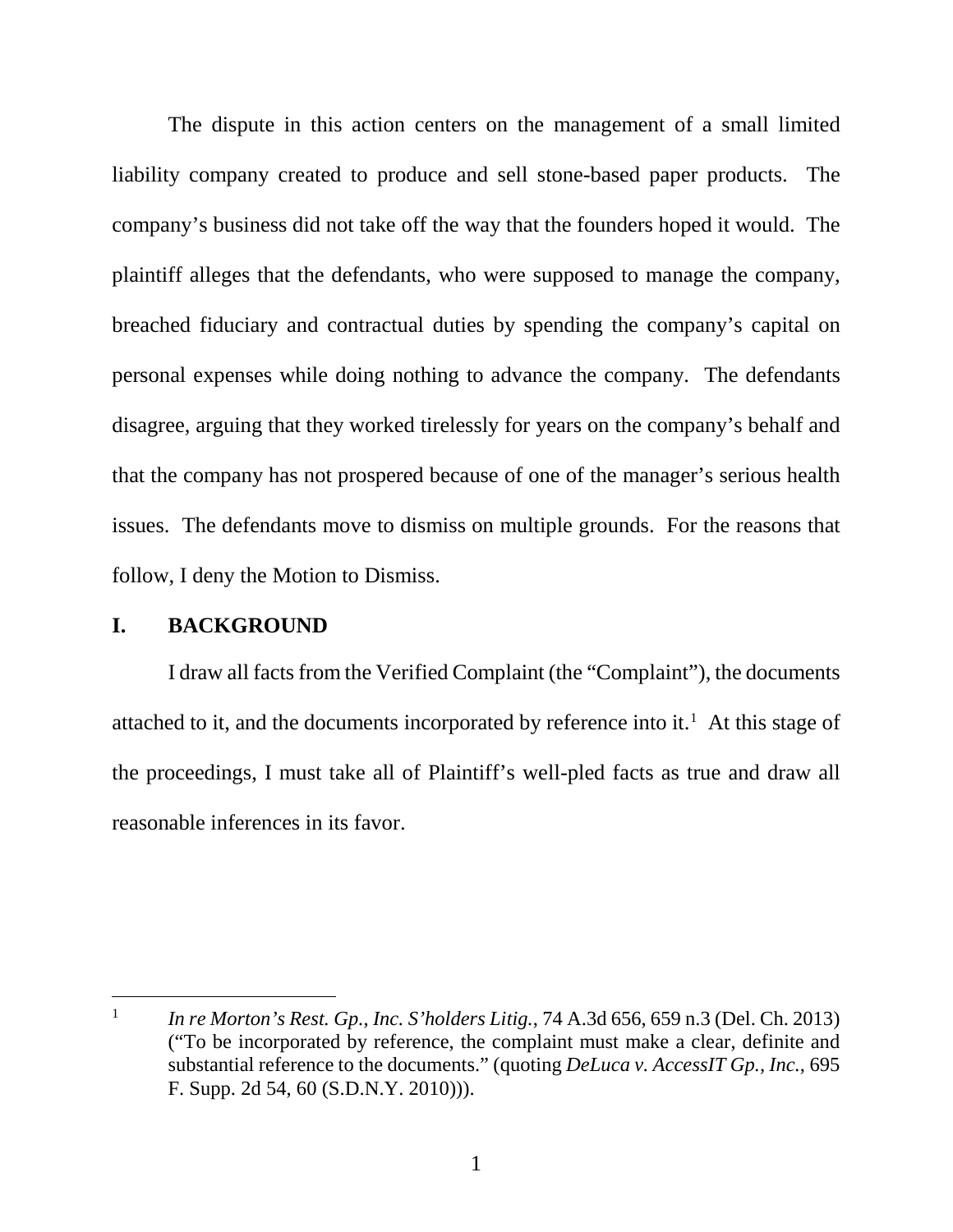#### **A. The Operating Agreement**

Nominal Defendant Clovis LLC ("Clovis" or the "Company") is a Delaware limited liability company.<sup>2</sup> Clovis has three members: Plaintiff Stone & Paper Investors, LLC ("Stone"), a preferred member; Defendant Skinner Capital, LLC ("Capital"), a common member; and Defendant Red Bridge & Stone, LLC ("Red Bridge"), a common member.<sup>3</sup> Defendant Brian Skinner is and at all relevant times was a manager of Clovis and the sole member of Capital.<sup>4</sup> Defendant Richard Blanch is and at all relevant times was a manager of Clovis.<sup>5</sup> Defendant Vivianna Blanch, who is married to Richard Blanch, is and at all relevant times was the sole member of Red Bridge.<sup>6</sup>

The Limited Liability Company Operating Agreement of January 1, 2014 (the "Operating Agreement"), governs Clovis.7

- 2 Compl.  $\P$  6.
- 3 *Id.* ¶¶ 5-9.
- 4 *Id.* ¶ 8.

- 5 *Id.* ¶ 10.
- 6 *Id.* ¶ 11.
- 7 *Id.* ¶ 13.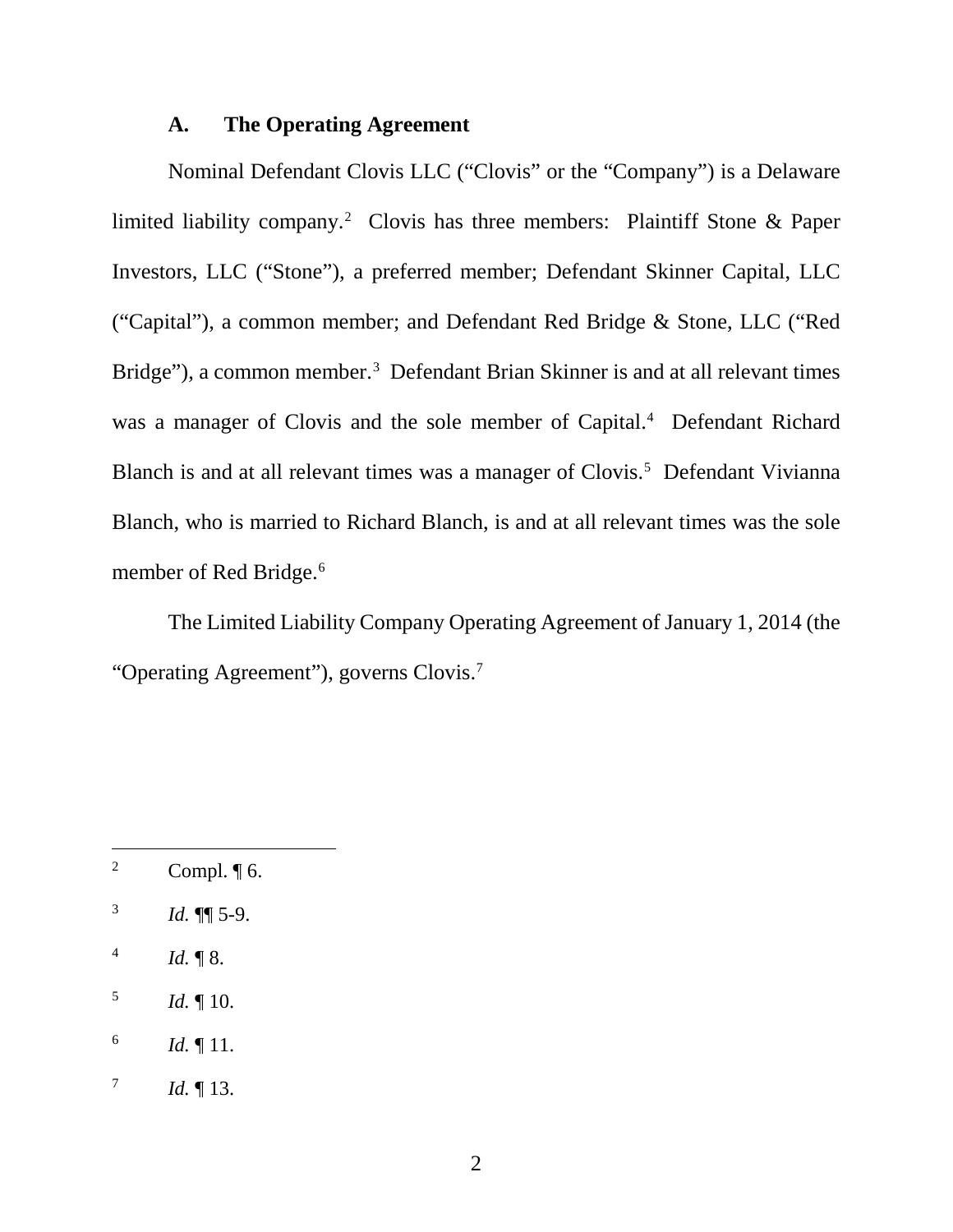Section 4.3 of the Operating Agreement, regarding the duties of managers, provides that "[a] Manager shall perform his duties hereunder in good faith and in a manner consistent with the requirements of the Act."<sup>8</sup>

Section 4.9 of the Operating Agreement, discussing reimbursement of expenses, mandates that "[t]he Managers will receive from the Company reimbursement for all reasonable out-of-pocket expenses incurred upon submission of receipts for such expenses; provided that the reimbursement of any expense item in excess of \$5,000 shall require board approval."9

Section 4.10 of the Operating Agreement, laying out rules for financial

reporting to members, provides that

[t]he Company shall use commercially reasonable efforts to provide to each of the Members as soon as practicable after the end of any Fiscal Year (i) a statement of cash flows for such fiscal year, (ii) as to each Member, a report setting forth the closing Capital Accounts of each such Member and a description of the manner of their calculation, and (iii) to each Member of the Company and to each Person (or such Member's or Person's legal representative) who was a Member during any part of the Fiscal Year in question, a copy of the Member's Schedule K-1 thereto. $10$ 

<sup>8</sup> *Id.* Ex. A § 4.3.

<sup>9</sup> *Id.* Ex. A § 4.9.

<sup>10</sup> *Id.* Ex. A § 4.10.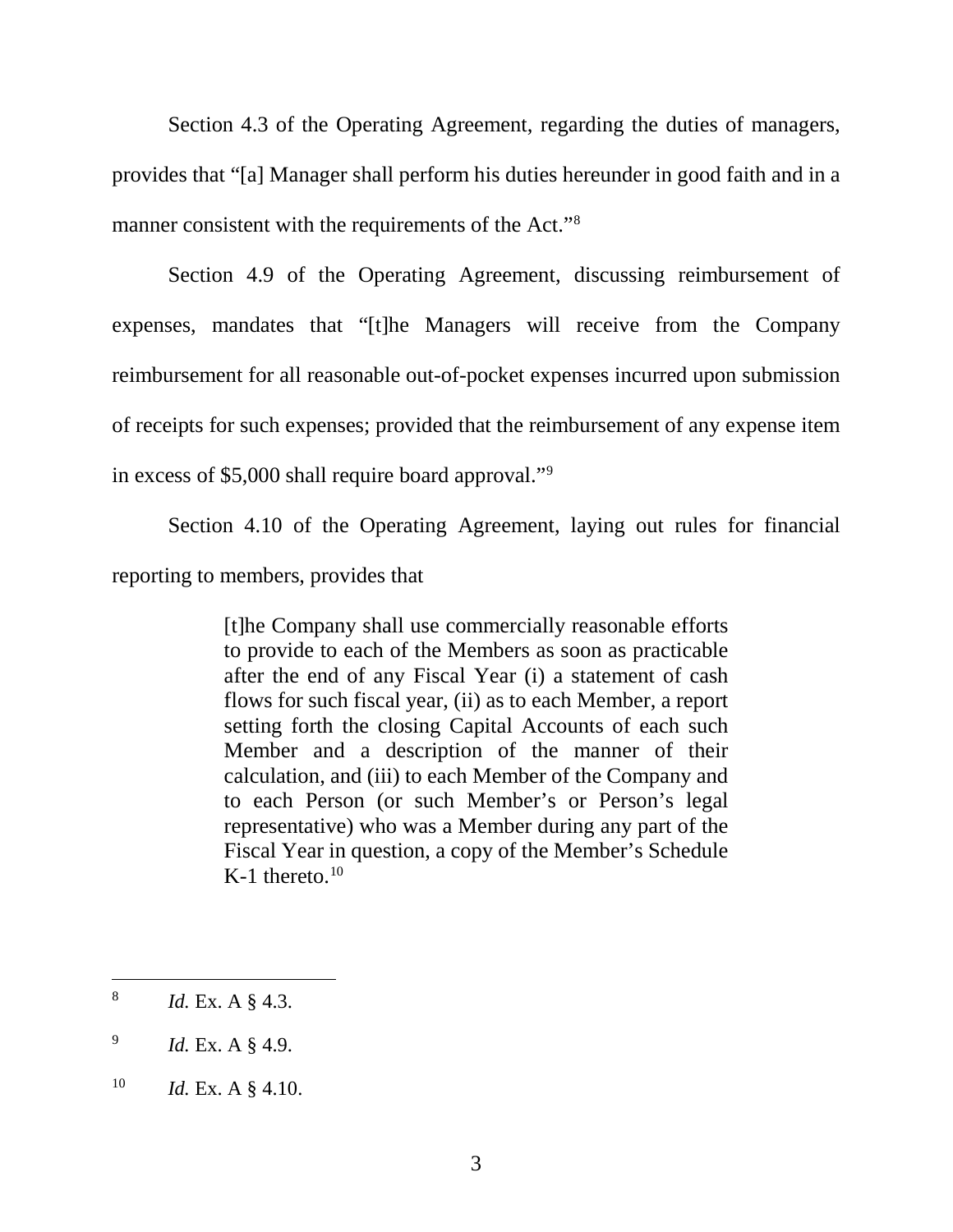Section 5.2 of the Operating Agreement, discussing interested-party

transactions, mandates that

[t]he Company shall not enter into an Interested Transaction (as defined below) unless it has first fully disclosed the terms and conditions of such Interested Transaction to the Board and the Members and the Board determines that the Interested Transaction is fair and reasonable to the Company and the terms and conditions are at least as favorable to the Company as those that are generally available from persons capable of similarly performing them and in similar transactions between parties operating at arm's length. An "interested transaction" means any transaction between a Member, a Manager or a member of the Board, or any Affiliate thereof, on the one hand, and the Company, on the other hand  $\dots$ .<sup>11</sup>

## **B. The Complaint's Factual Allegations**

The Complaint sets out a detailed account of misconduct. Stone, Capital, and Red Bridge formed Clovis in 2013 to pursue a business based on making paper out of stone.12 Stone contributed \$3.5 million to the Company; the other members did not contribute capital.<sup>13</sup> Clovis had no revenue, so the \$3.5 million represented all

<sup>&</sup>lt;sup>11</sup> *Id.* Ex. A  $\S$  5.2 (emphasis omitted).

 $12$  *Id.* 12.

 $13$  *Id.* 15.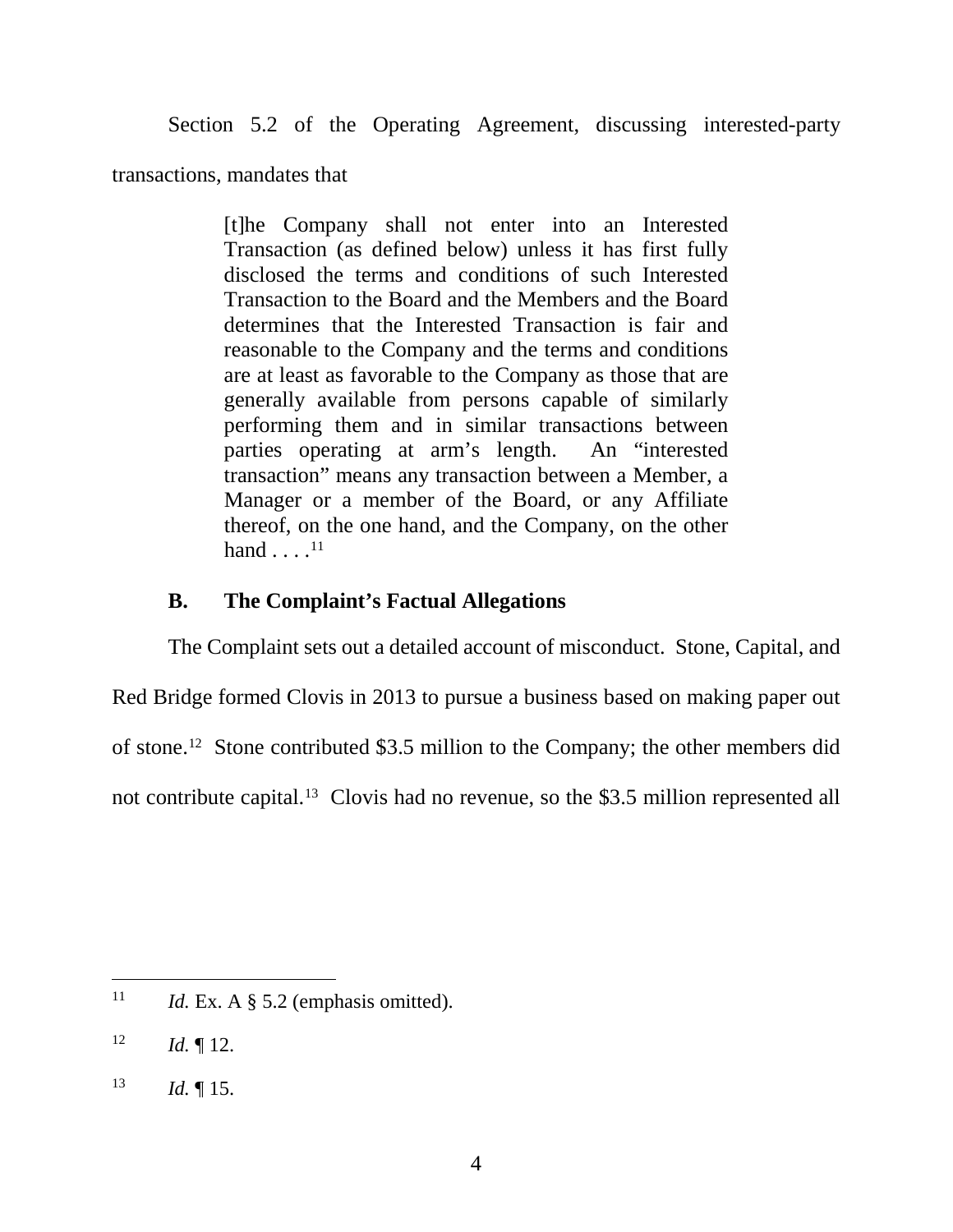of the money available to the Company.14 Richard15 and Skinner served as the board of managers for Stone.16

The Complaint alleges that soon after formation Richard and Skinner began stealing money from the Company. They charged approximately \$1 million to the Company's American Express card.17 They caused the Company to loan \$240,000 each to Red Bridge and Capital in December 2015, with no supporting documentation. 18 Richard and Skinner also caused the Company to loan them \$600,000 in July 2016.<sup>19</sup> The Company loaned a total of \$1.02 million in 2016.<sup>20</sup> In or around October 2016, Skinner and Richard asked the Company's accountant to reclassify additional previous payments as loans.<sup>21</sup> Defendants took a total of

- 18 *Id.* ¶ 23.
- 19 *Id.* ¶ 24.

<sup>14</sup> *Id.*

<sup>&</sup>lt;sup>15</sup> After I initially identify individuals, I reference them herein by their first names because many of the individuals share last names. I intend no disrespect or familiarity.

<sup>16</sup> Compl. ¶ 16; *id.* Ex. A § 1.1(v).

 $17$  *Id.*  $\sqrt{20}$ .

<sup>20</sup> *Id.*

<sup>&</sup>lt;sup>21</sup> *Id.*  $\sqrt{25}$ .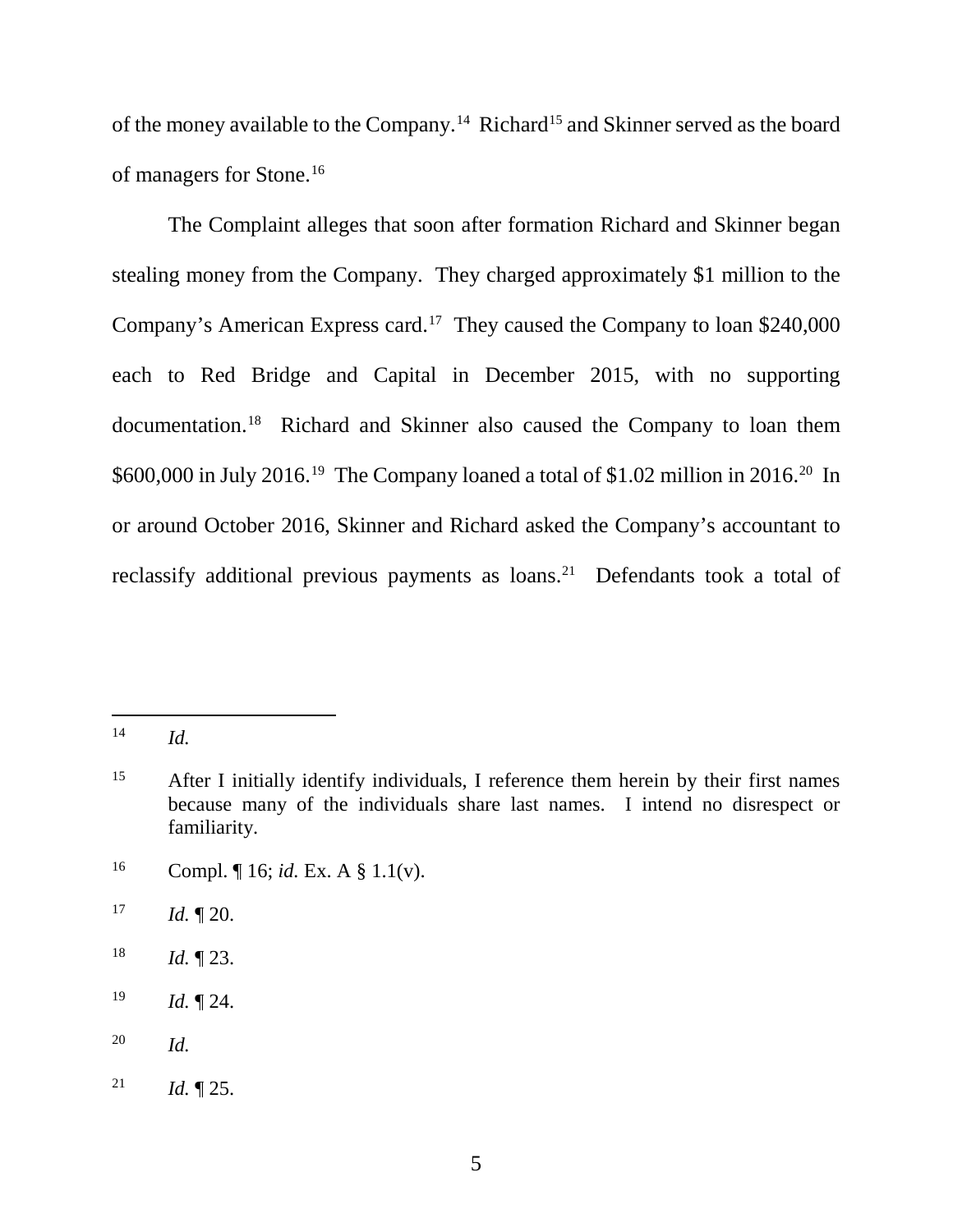\$2,481,500.<sup>22</sup> Plaintiff alleges that Richard and Skinner did no work for the Company in exchange for those payments, loans, and American Express charges.<sup>23</sup>

The Complaint also alleges that Vivianna and Red Bridge participated in the theft. From some point in 2014 through September 2015, the Company paid Red Bridge \$20,000 per month, but neither Red Bridge nor Vivianna, its sole member, provided any services to the Company.24

Skinner and Richard also repeatedly reclassified loans as guaranteed payments and vice versa.25 Skinner and Richard initially classified some \$891,500 of the money that went to Red Bridge as "guaranteed payments," but later reclassified that \$891,500 as loans.<sup>26</sup> In January 2018, Skinner forgave \$310,000 in loans to Capital by instructing the new accountant to recharacterize the loans from 2016 as payments.27 In February 2018, Skinner instructed the Company's accountant to recharacterize another \$295,000 in loans to Capital as payments.28

22 *Id.* ¶ 18.

- 23 *Id.* ¶¶ 17, 22.
- 24 *Id.* ¶ 29.
- <sup>25</sup> *Id.*  $\P$  21.
- 26 *Id.* ¶ 30.
- <sup>27</sup> *Id.*  $\P$  42.
- 28 *Id.* ¶ 43.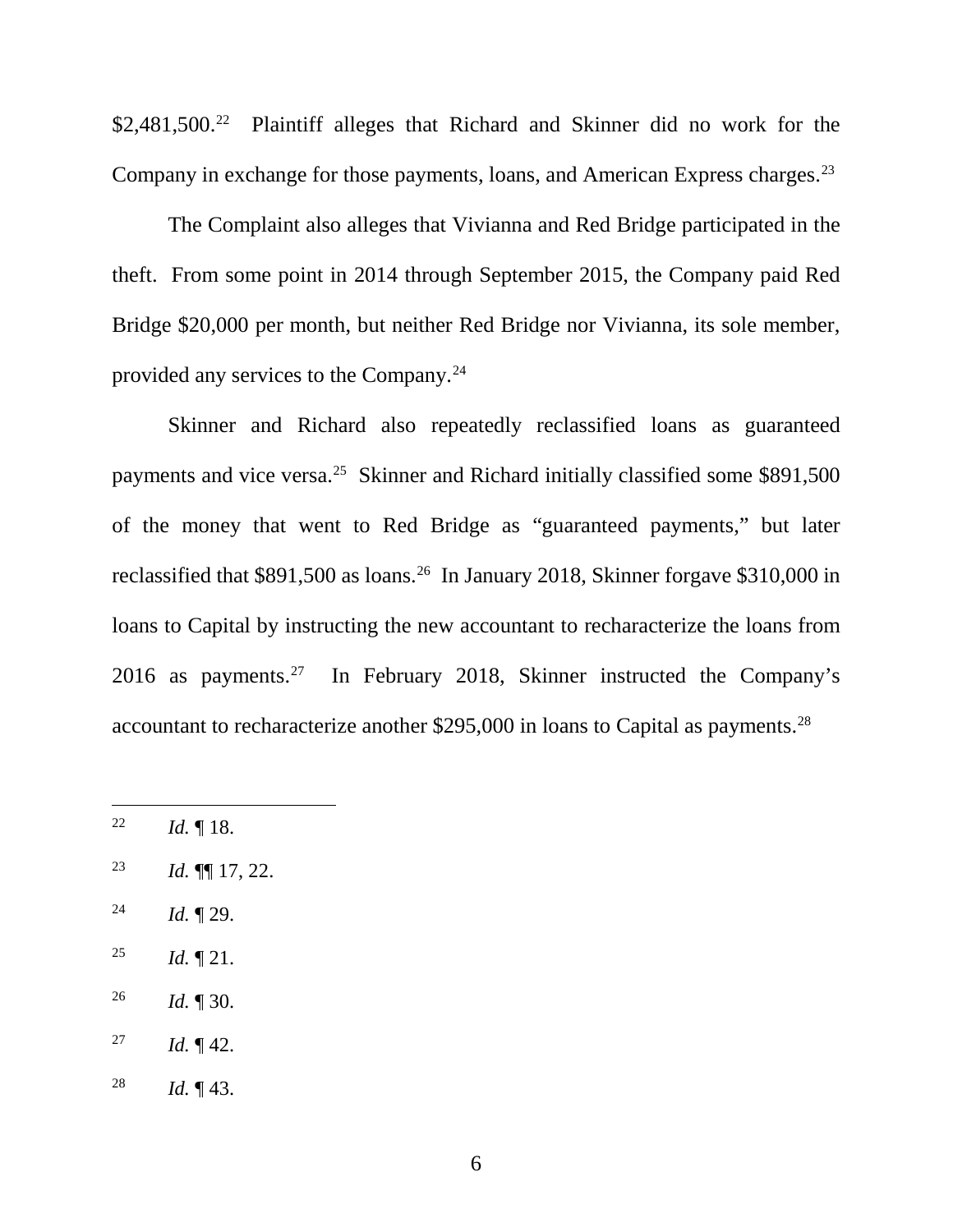In addition to stealing from the Company, Defendants attempted to conceal their actions from other members. For instance, Skinner and Richard withheld information from Stone in contravention of the terms of Section 4.10 of the Operating Agreement. 29 They also carried out interested-party transactions without disclosing that to the members, including Stone, in contravention of the terms of Section 5.2 of the Operating Agreement.<sup>30</sup> They provided Stone with misleading tax documents.31 These documents reflected loans as assets but failed to disclose that the assets were largely comprised of loans to Richard and Skinner.<sup>32</sup> To further hide the theft, Richard and Skinner fired the Company's accountant for refusing to reclassify some guaranteed payments as loans.<sup>33</sup>

On May 18, 2018, Stone sought additional financial documents from Clovis, which Clovis declined to provide.<sup>34</sup> This litigation soon followed.

- 30 *Id.* ¶ 34.
- 31 *Id.* ¶¶ 35-39.
- 32 *Id.* ¶ 37.
- $^{33}$  *Id.*  $\P\P$  40-41.
- $^{34}$  *Id.*  $\P$  45.

<sup>29</sup> *Id.* ¶ 33.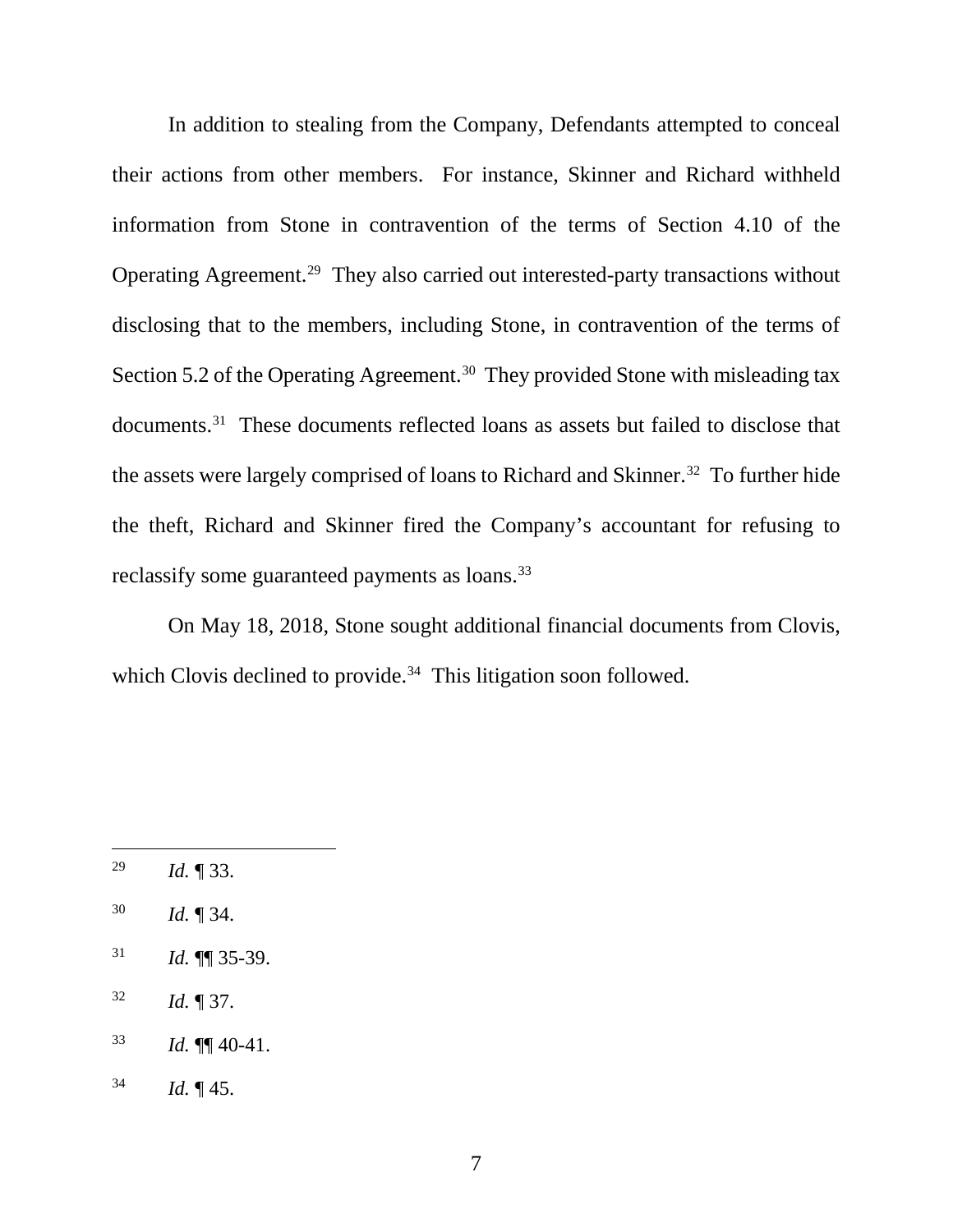#### **C. Procedural History**

On May 31, 2018, Stone filed its Complaint. The Complaint asserts multiple claims: a direct claim against Richard and Skinner for breaches of contract based on Sections 4.9 and 5.2 of the Operating Agreement (Count One); a derivative claim against Richard and Skinner for breaches of contract based on Sections 4.3, 4.9, and 5.2 of the Operating Agreement (Count Two); a derivative claim against Richard and Skinner for breaches of fiduciary duty (Count Three); and a derivative claim against Capital, Red Bridge, and Vivianna for aiding and abetting breaches of fiduciary duties (Count Four).

On July 3, 2018, Richard, Vivianna, Red Bridge, and Clovis (collectively, "Movants") moved to dismiss the Complaint (the "Motion to Dismiss").<sup>35</sup> On February 15, 2019, I held oral argument on the Motion to Dismiss.

#### **II. ANALYSIS**

 $\overline{a}$ 

Movants move to dismiss for failure to make demand or plead demand futility, for failure to state a claim under Court of Chancery Rule 12(b)(6), for false and misleading allegations under Court of Chancery Rules 3(aa) and 41(b), and for unclean hands.

<sup>35</sup> Movants amended their Motion to Dismiss on July 11, 2018.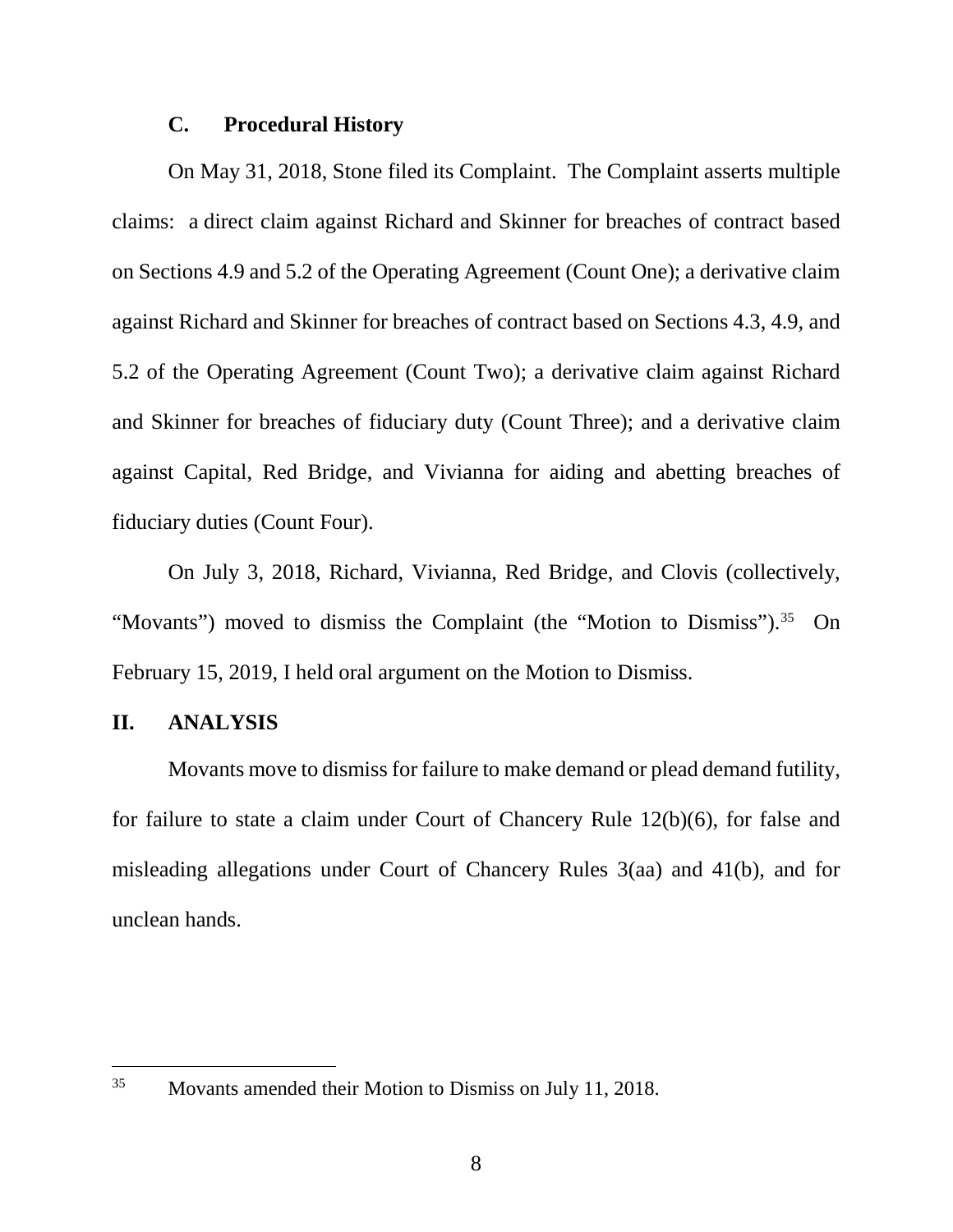#### **A. Demand Is Excused as Futile**

#### **1. Count One states both direct and derivative claims**

In Count One, Plaintiff alleges that Richard and Skinner breached Sections 4.9 and 5.2 of the Operating Agreement. Plaintiff alleges that Richard and Skinner failed to fully disclose interested transactions as Section 5.2 requires and failed to obtain board approval for out-of-pocket expenses as Section 4.9 requires. Movants argue that Count One states a derivative claim, although it is pled as a direct claim, and that the Complaint fails to meet the pleading standards for asserting a derivative claim.

When analyzing whether a claim is direct or derivative, "[t]he Court will independently examine the nature of the wrong alleged and any potential relief to make its own determination of the suit's classification. This determination is for the Court to make based upon the body of the complaint; plaintiffs' designation of the suit is not binding."<sup>36</sup>

In order to determine the nature of the claim, the Court must first assess whether a claim belongs to the plaintiff personally or to the entity. As the Delaware Supreme Court has recently stated,

<sup>36</sup> *Tooley v. Donaldson, Lufkin & Jenrette, Inc.*, 2003 WL 203060, at \*3 (Del. Ch. Jan. 21, 2003), *aff'd in part, rev'd in part*, 845 A.2d 1031 (Del. 2004); *see also Bakerman v. Sidney Frank Imp. Co., Inc.*, 2006 WL 3927242, at \*19 (Del. Ch. Oct. 16, 2006).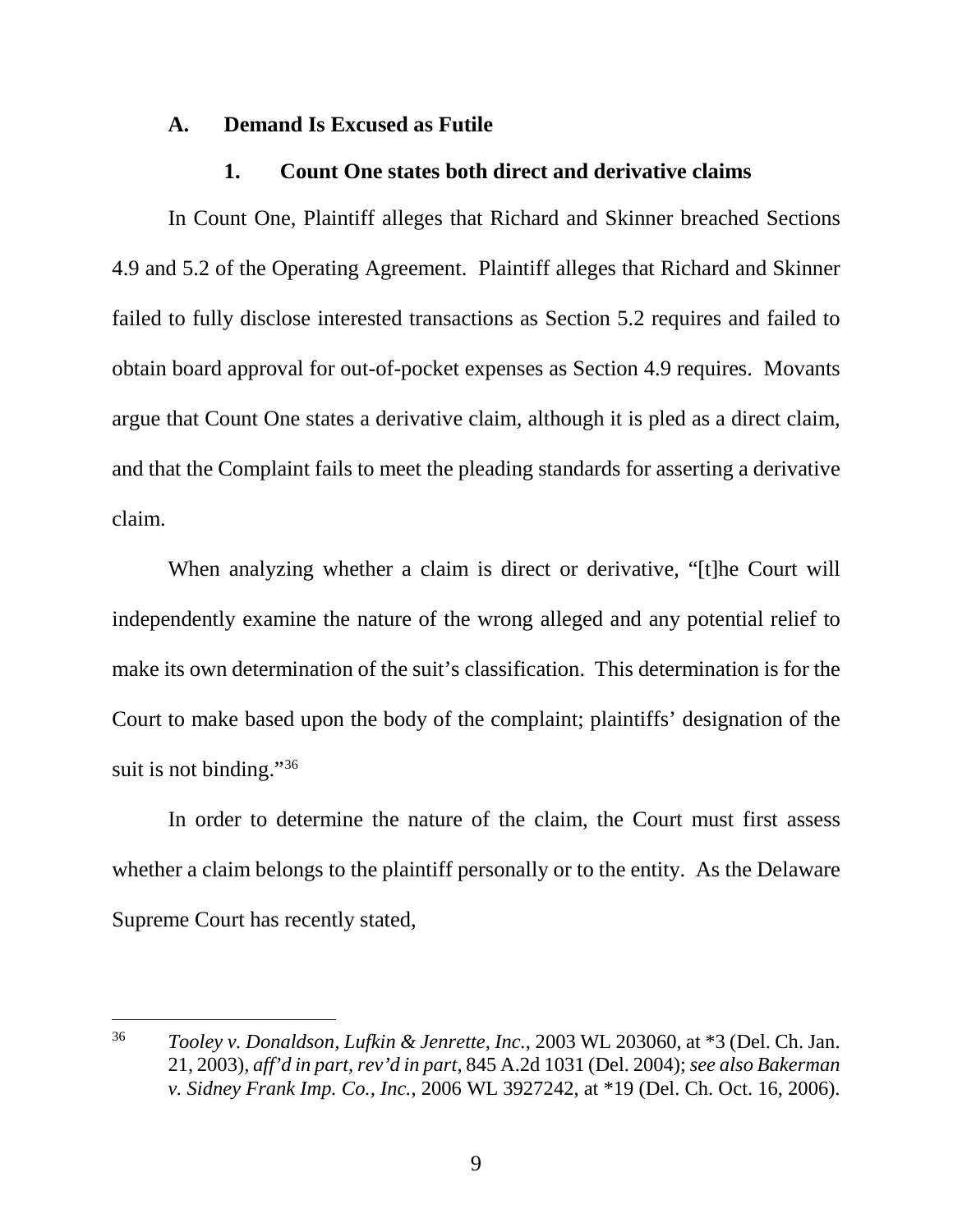*Tooley* and its progeny deal with the narrow issue of whether a claim for breach of fiduciary duty or otherwise to enforce the corporation's own rights must be asserted derivatively or directly. Before evaluating a claim under *Tooley*, "a more important initial question has to be answered: does the plaintiff seek to bring a claim belonging to her personally or one belonging to the corporation itself?" Because the . . . claims at issue here belong to the holding stockholders under the state laws that govern the claims, . . . *Tooley* does not affect our [decision].<sup>37</sup>

If the claim belongs to the entity, the *Tooley* test applies. In order to determine whether a claim is direct or derivative, the Delaware Supreme Court held in *Tooley*  that the Court must apply a two-part test: "(1) who suffered the alleged harm (the company or the suing stockholder, individually); and (2) who would receive the benefit of any recovery or other remedy (the company or the stockholder, individually)."38 The same principles apply in the context of an alternative entity such as a limited liability company.<sup>39</sup>

 $\overline{a}$ 

39 *See Allen v. El Paso Pipeline GP Co., L.L.C.*, 90 A.3d 1097 (Del. Ch. 2014) (applying the *Tooley* test to claims against a limited partnership).

<sup>37</sup> *Citigroup Inc. v. AHW Inv. P'ship*, 140 A.3d 1125, 1127 (Del. 2016).

<sup>38</sup> *Tooley*, 845 A.2d at 1033; *see also Bakerman*, 2006 WL 3927242, at \*19 (applying *Tooley* in a limited liability company context). "The derivative suit is a corporate concept grafted onto the limited liability company form." *Elf Atochem N. Am., Inc. v. Jaffari*, 727 A.2d 286, 293 (Del. 1999). Thus, "case law governing corporate derivative suits is equally applicable to suits on behalf of an LLC," and I may "look to corporate case law to determine the proper method for distinguishing" between derivative and direct actions. *Kelly v. Blum*, 2010 WL 629850, at \*9 (Del. Ch. Feb. 24, 2010).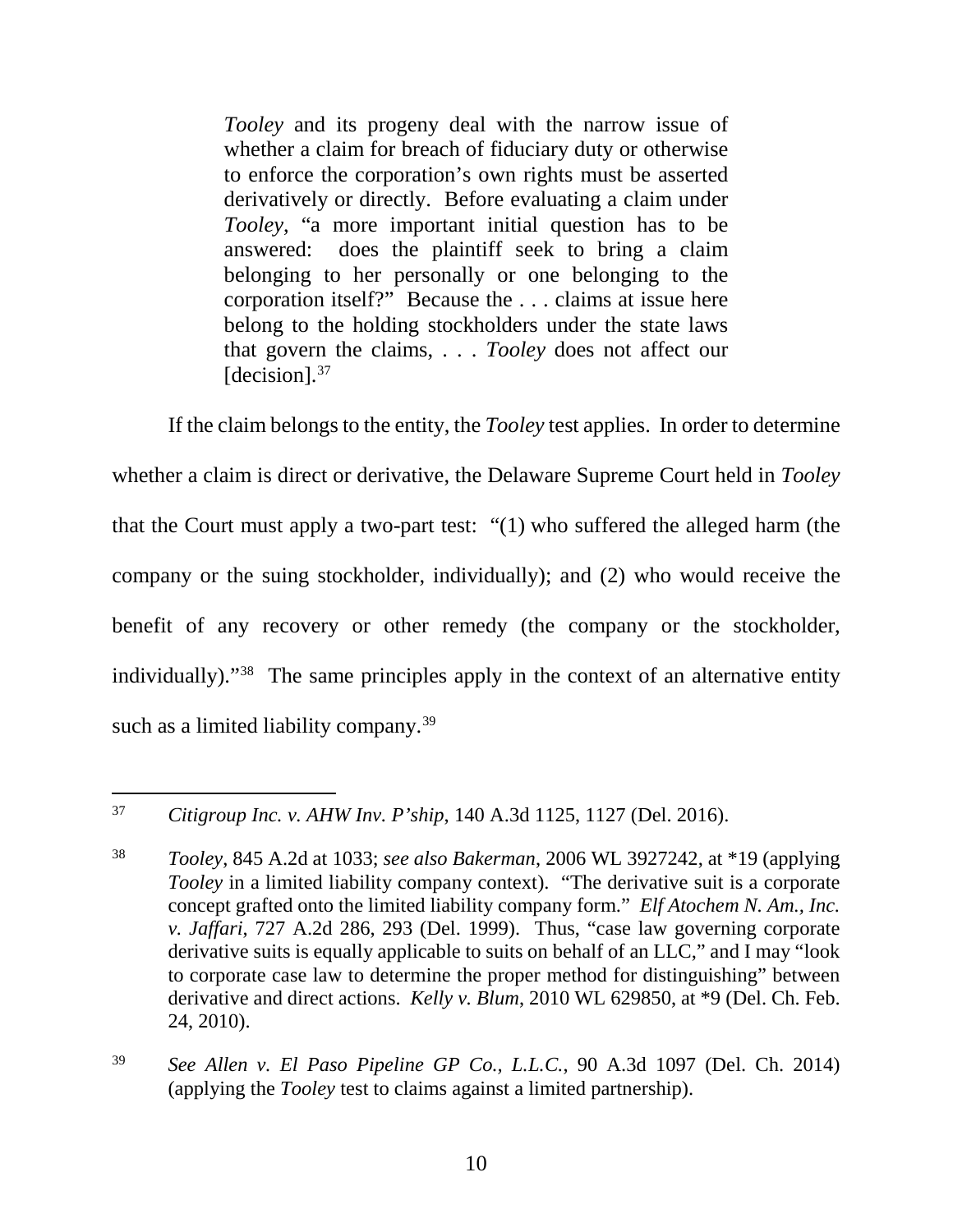Stone attempts to assert direct claims for purported breaches of Sections 5.2 and 4.9 of the Operating Agreement. Section 5.2 requires the Company to disclose terms and conditions of any interested transaction to its members, including Stone, before carrying it out. This is a personal right belonging to the members, and Stone may bring its claim directly.

Section 4.9 provides for reimbursement for reasonable expenses, with board approval required for expenses above \$5,000. The Company holds this right; therefore, the *Tooley* test applies. Under *Tooley*, the Court must first determine who suffered the alleged harm. Here, the Company suffered harm by reimbursing expenses without assessing whether they were reasonable and without board approval for large expenses. Second, the Court must determine who would receive the benefit of a recovery. Any recovery related to improperly paid expenses would flow to the Company. Thus, the claim for breach of Section 4.9 of the Operating Agreement is derivative.

#### **2. Demand is futile**

Plaintiff asserts Counts Two, Three, and Four, for breach of contract, breaches of fiduciary duties, and aiding and abetting breaches of fiduciary duties, derivatively on behalf of the Company. In addition, I held above that the portion of Count One claiming breach of Section 4.9 of the Operating Agreement is derivative.

The Delaware Limited Liability Company Act requires that a member may

11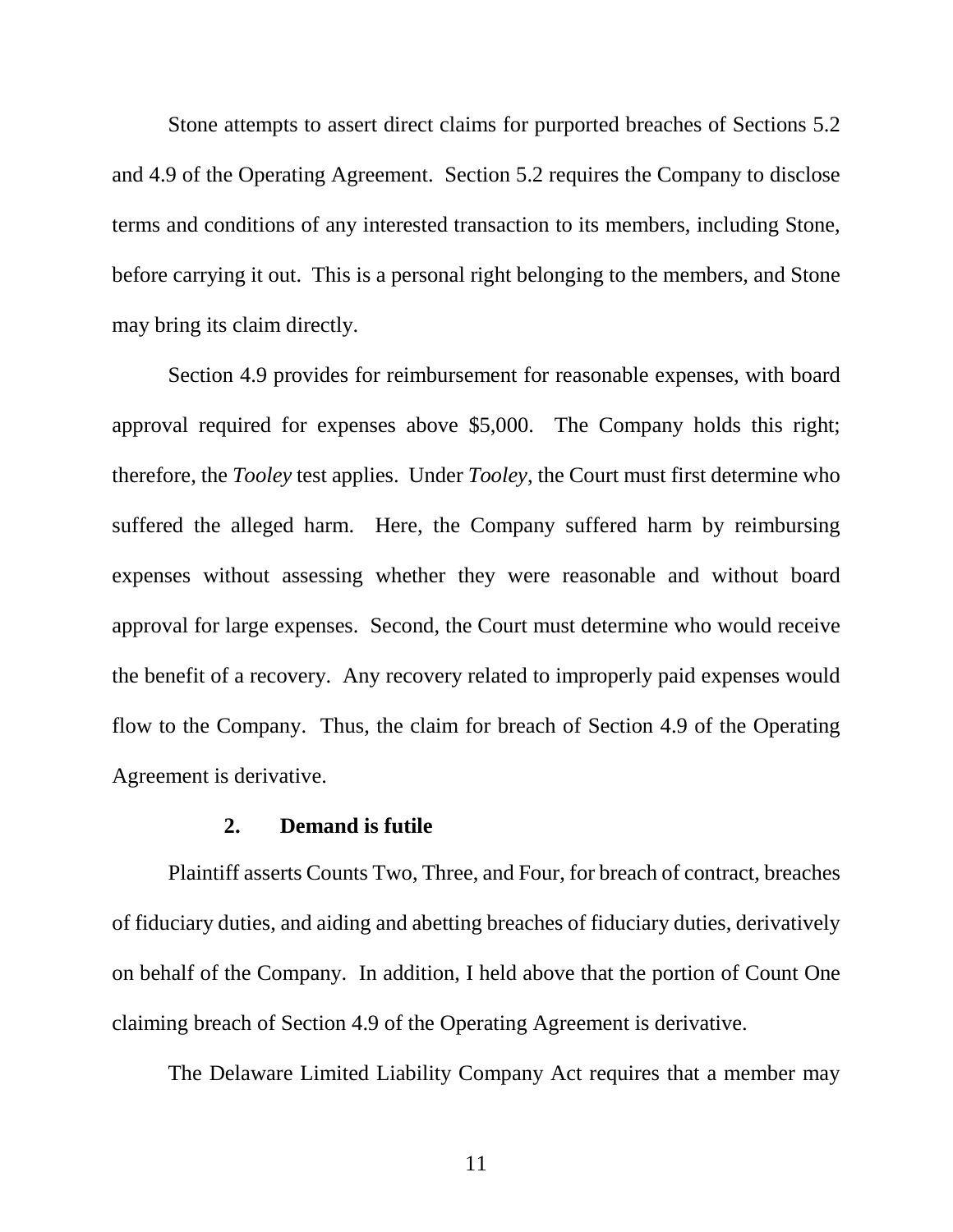only pursue claims derivatively on behalf of the company if the member can demonstrate that "managers or members with authority to do so have refused to bring the action or if an effort to cause those managers or members to bring the action is not likely to succeed."40 Delaware Court of Chancery Rule 23.1(a) provides that a derivative complaint must "allege with particularity the efforts, if any, made by the plaintiff to obtain the action the plaintiff desires from the directors or comparable authority and the reasons for the plaintiff's failure to obtain the action or for not making the effort."41 Case law applying Rule 23.1 in the corporate context has been deemed instructive in interpreting the LLC Act's demand requirements.<sup>42</sup>

The demand requirement serves to "insure that a stockholder exhausts his intracorporate remedies,"<sup>43</sup> "provide a safeguard against strike suits,"<sup>44</sup> and "assure that the stockholder affords the corporation the opportunity to address an alleged

<sup>40 6</sup> *Del. C.* § 18-1001.

<sup>41</sup> Ct. Ch. R. 23.1(a). Court of Chancery Rule 23.1(a) applies to limited liability companies through Court of Chancery Rule 23.1(d).

<sup>42</sup> *VGS, Inc. v. Castiel*, 2003 WL 723285, at \*11 (Del. Ch. Feb. 28, 2003) ("The right of a member of a Delaware LLC to bring a derivative claim is governed by *6 Del. C. §18-1000* . . . . This provision originates from the well-developed body of Delaware law governing derivative suits by stockholders of a corporation. Accordingly, case law governing corporate derivative suits is equally applicable to suits on behalf of an LLC." (citation omitted)).

<sup>43</sup> *Aronson v. Lewis*, 473 A.2d 805, 811 (Del. 1984).

<sup>44</sup> *Id.* at 812.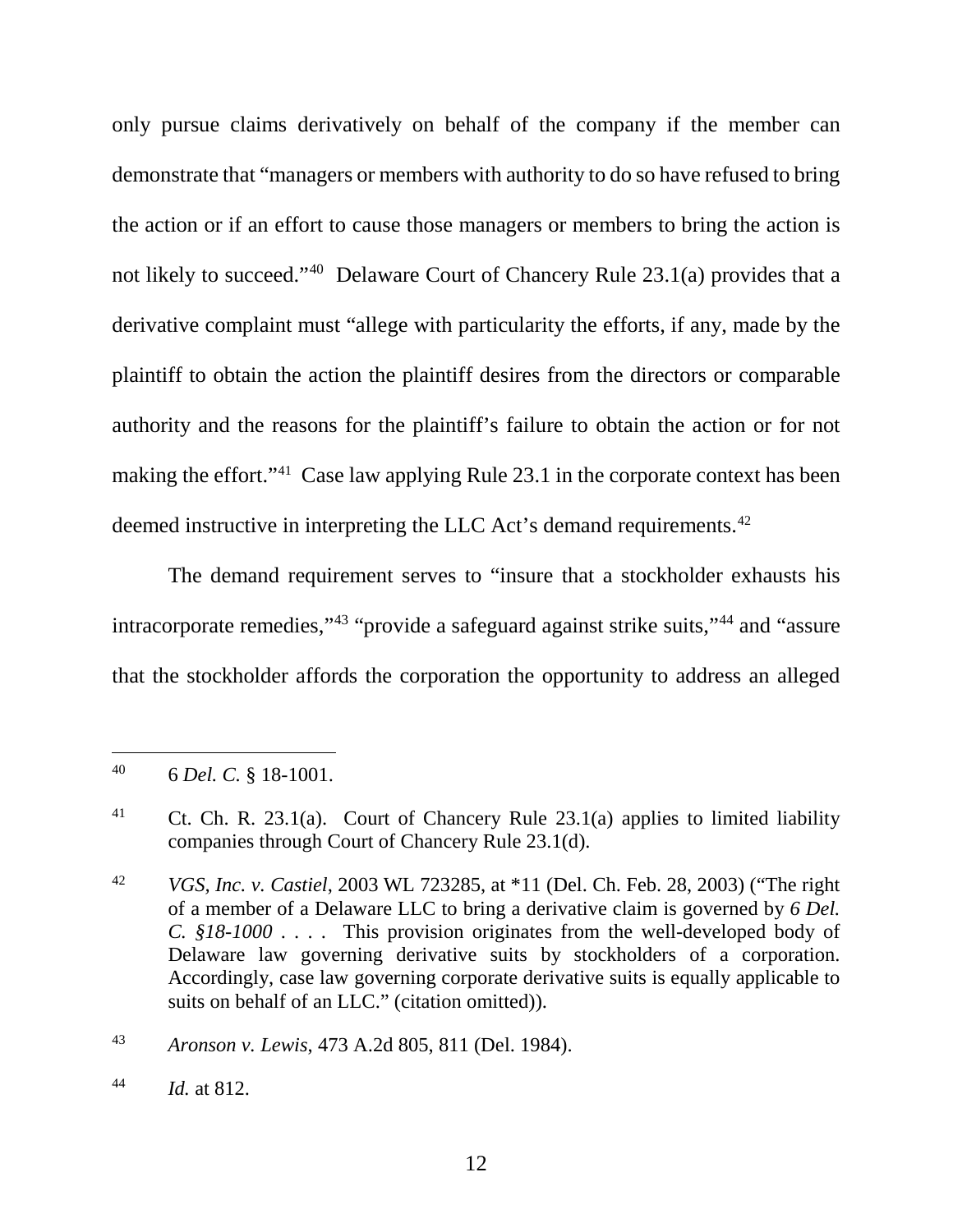wrong without litigation and to control any litigation which does occur."<sup>45</sup> Where, as here, the plaintiff has failed to make a pre-suit demand on the board,  $46$  the Court must dismiss the complaint "unless it alleges particularized facts showing that demand would have been futile."47

Two Delaware Supreme Court cases articulate the tests for demand futility. *Rales v. Blasband*<sup>48</sup> applies when the plaintiff challenges an action not taken by the board that would consider the demand; *Aronson v. Lewis*<sup>49</sup> applies when the plaintiff challenges an action taken by the board that would consider the demand. Here, because the claims relate to purported board actions, *Aronson* applies. Under *Aronson*, to successfully plead demand futility a plaintiff must allege particularized facts sufficient to raise a reasonable doubt that "(1) the directors are disinterested and independent [or] (2) the challenged transaction was otherwise the product of a valid exercise of business judgment."50

- 48 634 A.2d 927, 934 (Del. 1993).
- 49 473 A.2d 805 (Del. 1984).
- 50 473 A.2d at 814.

<sup>45</sup> *Kaplan v. Peat, Marwick, Mitchell & Co.*, 540 A.2d 726, 730 (Del. 1988) (citing *Aronson*, 473 A.2d at 811-12).

 $^{46}$  Compl.  $\P$  47.

<sup>47</sup> *Ryan v. Gursahaney*, 2015 1915911, at \*5 (Del. Ch. Apr. 28, 2015), *aff'd*, 128 A.3d 991 (Del. 2015).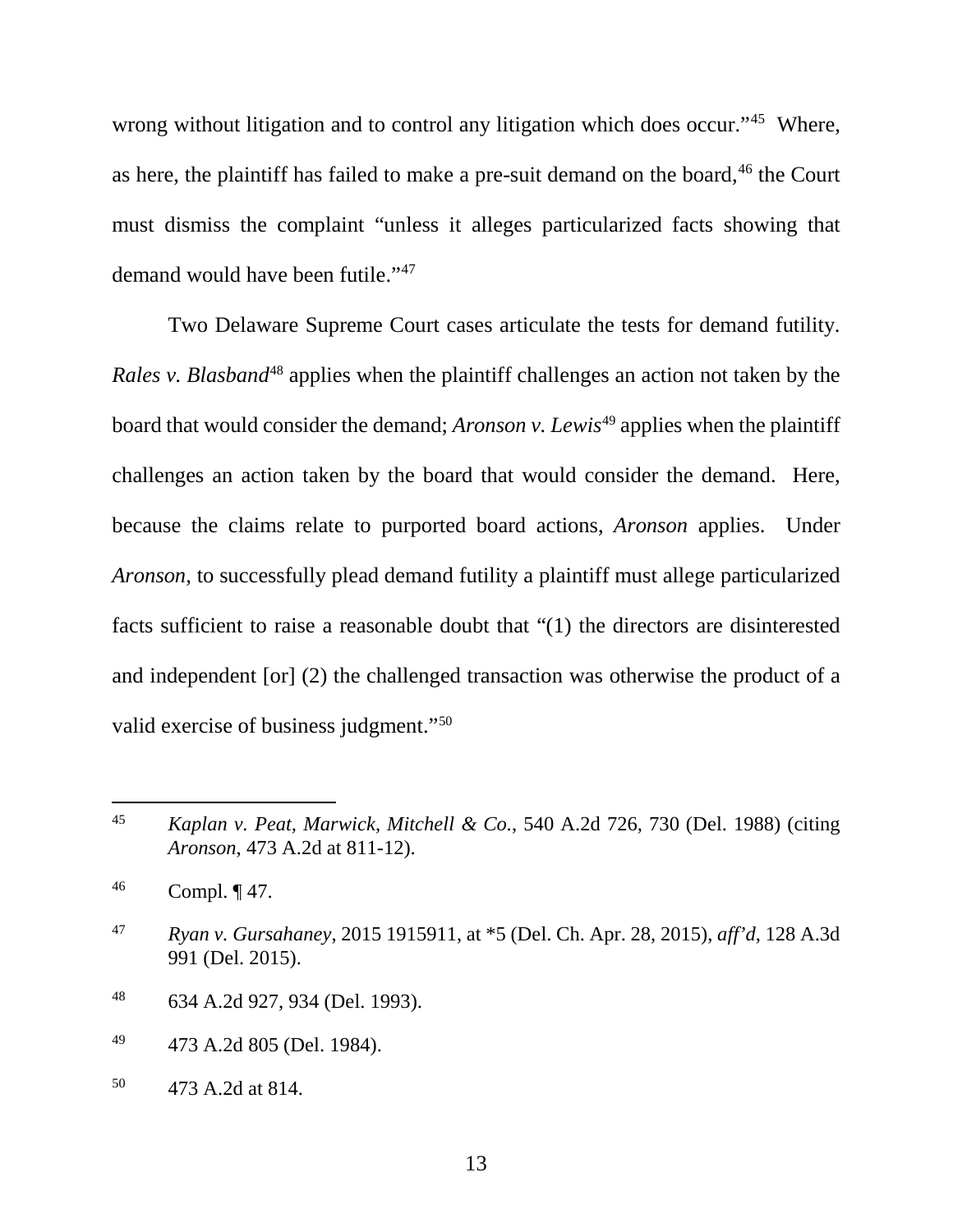A board member is considered "interested where he or she will receive a personal financial benefit from a transaction that is not equally shared by the stockholders. Directorial interest also exists where a corporate decision will have a materially detrimental impact on a director, but not on the corporation and the stockholders."51 The Court will deem a board member "'interested' for purposes of this analysis when he stood on both sides of the transaction at issue or stood to receive a material benefit that was not to be received by others."52

Here, Richard and Skinner comprise the board. Stone pleads that Richard and Skinner breached their obligations under the Operating Agreement and their fiduciary duties by stealing millions of dollars from the Company for their own financial benefit and to the detriment of the Company. The Complaint alleges with specificity that Richard and Skinner stood on both sides of the challenged transactions. Stated differently, the complaint alleges that the entire board took money from the Company for their own benefit to the detriment of the Company and the other members. The Complaint's facts regarding theft fall into four categories: (1) Richard and Skinner stole money for themselves; (2) Richard and Skinner stole

<sup>51</sup> *Rales*, 634 A.2d at 936 (citing *Aronson*, 473 A.2d at 812; *Pogostin v. Rice*, 480 A.2d 619, 624 (Del. 1984)).

<sup>52</sup> *Cumming v. Edens*, 2018 WL 992877, at \*12 (Del. Ch. Feb. 20, 2018) (citations omitted).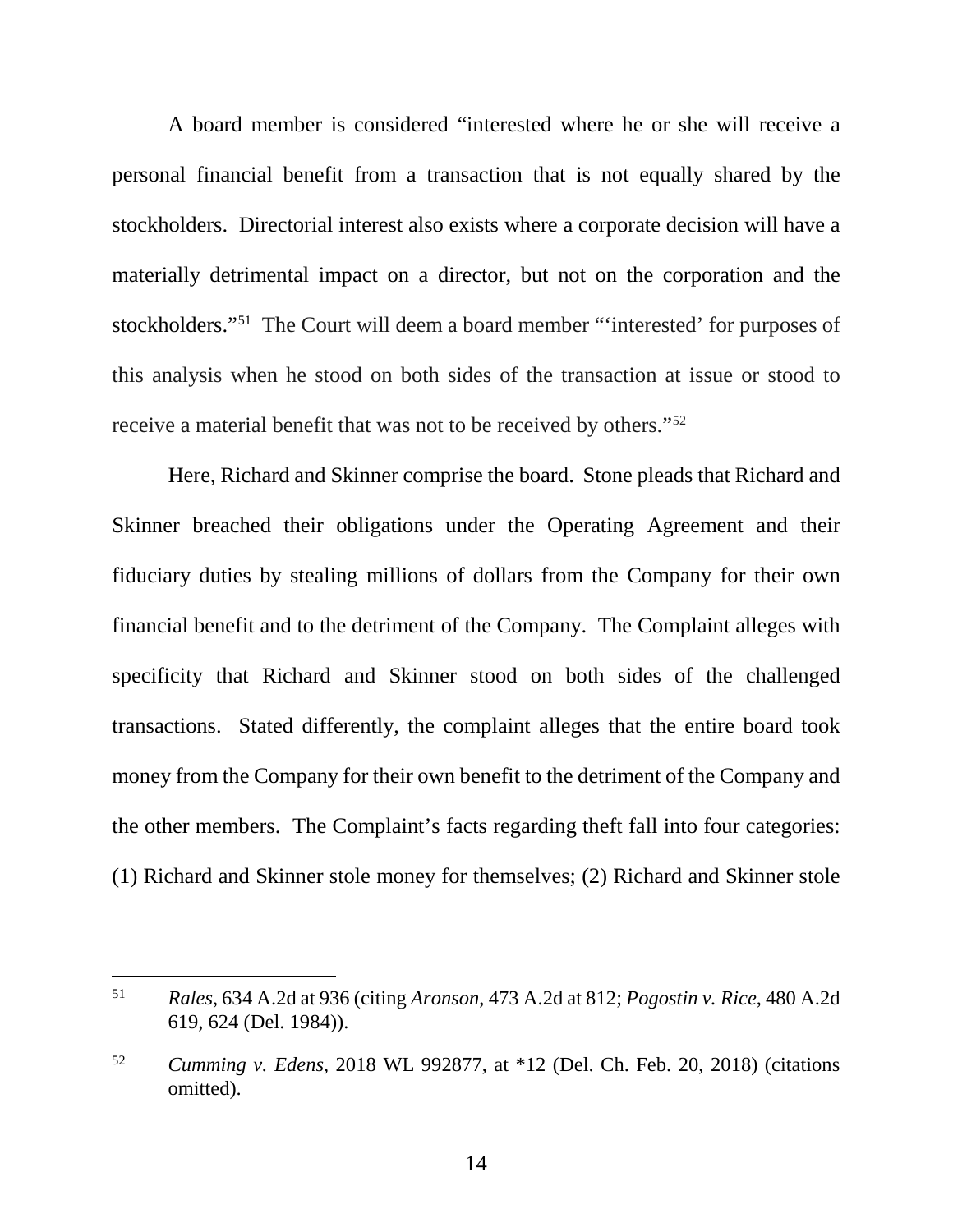money for their companies; (3) Richard and Skinner stole money for Richard's spouse; and (4) Richard and Skinner stole money for Richard's spouse's company. Thus, the board is interested for all four categories. Demand, therefore, is futile as to all of the derivative claims.

#### **B. All Counts in the Complaint State Claims Under Rule 12(b)(6)**

Movants also move to dismiss all counts under Rule 12(b)(6), arguing that dismissal is appropriate because "the Complaint does not state any claims upon which relief may be granted. None of the claims contain specific allegations of a date or time when the wrongful actions occurred."53 When considering a motion to dismiss under Rule 12(b)(6), this Court must "accept as true all of the well-pleaded allegations of fact and draw reasonable inferences in the plaintiff's favor."54 While the Court must draw all reasonable inferences in the plaintiff's favor, it is not "required to accept as true conclusory allegations 'without specific supporting factual allegations.'"55 "[D]ismissal is inappropriate unless the 'plaintiff would not be entitled to recover under any reasonably conceivable set of circumstances

<sup>53</sup> Movants' Am. Mot. to Dismiss 27. Movants introduce facts and documents outside of the pleadings to their Motion to Dismiss. Because at this stage my analysis is limited to the pleadings, I do not consider those facts.

<sup>54</sup> *In re Gen. Motors (Hughes) S'holder Litig.*, 897 A.2d 162, 168 (Del. 2006) (citing *Malpiede v. Townson*, 780 A.2d 1075, 1082 (Del. 2001)).

<sup>55</sup> *Id.* (quoting *In re Santa Fe Pac. Corp. S'holder Litig.*, 669 A.2d 59, 65-66 (Del. 1995)).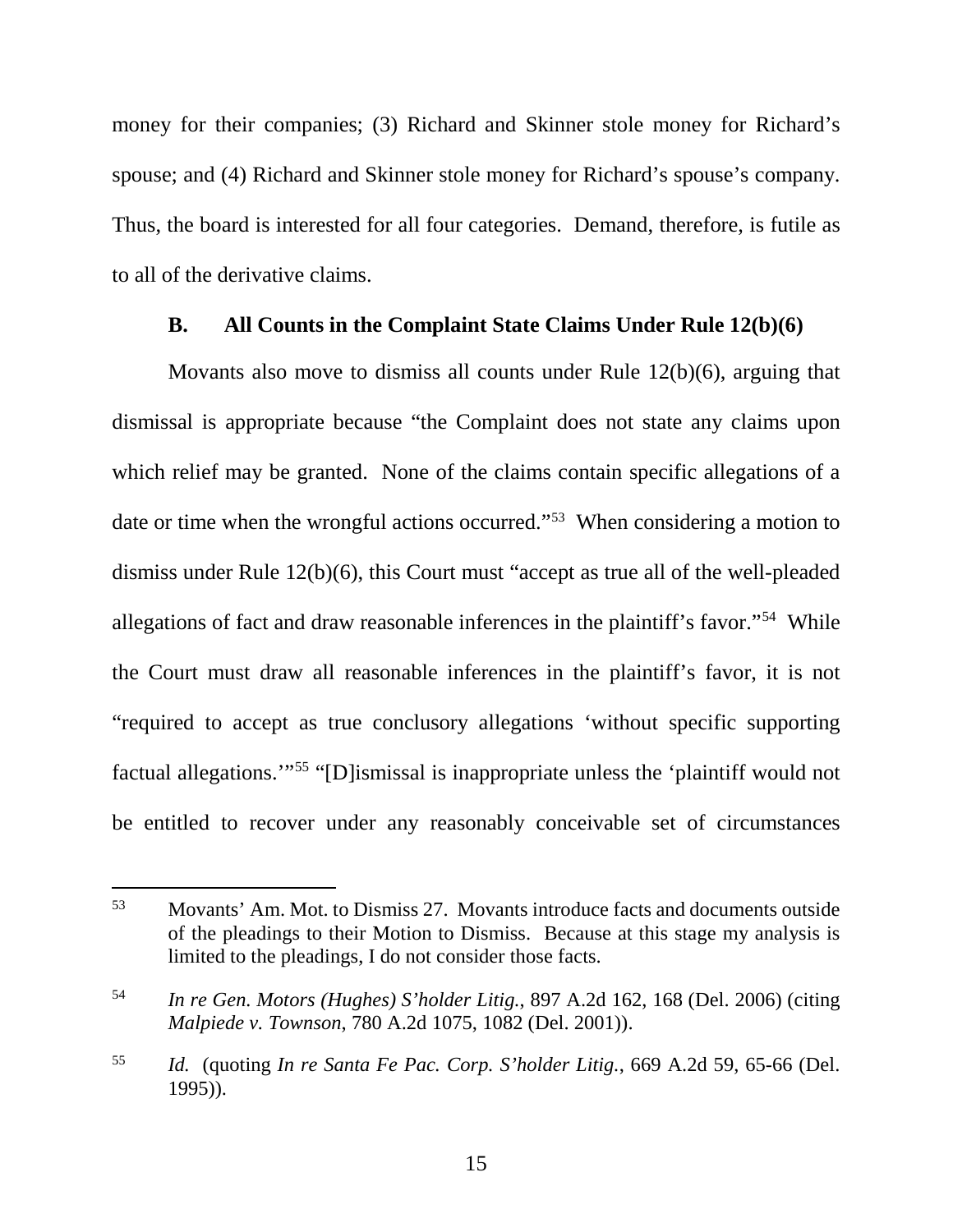susceptible of proof."<sup>56</sup>

Because I found above that demand is futile due to well-pled allegations that the entire board stole millions of dollars for its benefit and to the detriment of the Company and other members, Movants' Motion to Dismiss fails as to the derivative claims against the board members. 57 This is consistent with general guidance, which directs that "[t]he standard for pleading demand futility under Rule 23.1 is more stringent than the standard under Rule 12(b)(6)."58 Further, "[b]ecause the standard under Rule 12(b)(6) is less stringent than that under Rule 23.1, a complaint that

 $\overline{a}$ 56 *Id.* (quoting *Savor, Inc. v. FMR Corp.*, 812 A.2d 894, 896-97 (Del. 2002)).

<sup>&</sup>lt;sup>57</sup> Movants also seek dismissal of the breaches of fiduciary duties claim on the grounds that this claim is duplicative of the breach of contract claim. *See* Defs.' Am. Opening Br. 28-29. The Delaware courts allow parallel breach of contract and breach of fiduciary duty claims when the fiduciary duty claims are "grounded on an additional and distinct fact." *Nemec v. Shrader*, 991 A.2d 1120, 1129 (Del. 2010) (citing *Schuss v. Penfield P'rs, L.P.*, 2008 WL 2433842, at \*10 (Del. Ch. June 13, 2008)). Here, the fiduciary duty claim relates to allegations that the board members stood on both sides of transactions in which they stole money from the Company to the detriment of the Company. The breach of contract claims relate to alleged violations of specific provisions of the Operating Agreement: Section 5.2, which requires the Company to disclose terms and conditions of any interested transaction to its members, including Stone, before carrying out the transaction; and Section 4.9, which provides for reimbursement for reasonable expenses, with board approval required for expenses above \$5,000; and Section 4.3, which requires that Managers perform their duties in good faith and consistent with the requirements of the LLC Act. The fiduciary duty claims are grounded in additional distinct facts and depend on allegations that Richard and Skinner "engaged in self-interested transactions that were unfair to the Company and/or committed waste of the Company's assets." Compl. ¶ 67. Thus, the claims are not duplicative.

<sup>58</sup> *In re Citigroup Inc. S'holder Deriv. Litig.*, 964 A.2d 106, 139 (Del. Ch. 2009).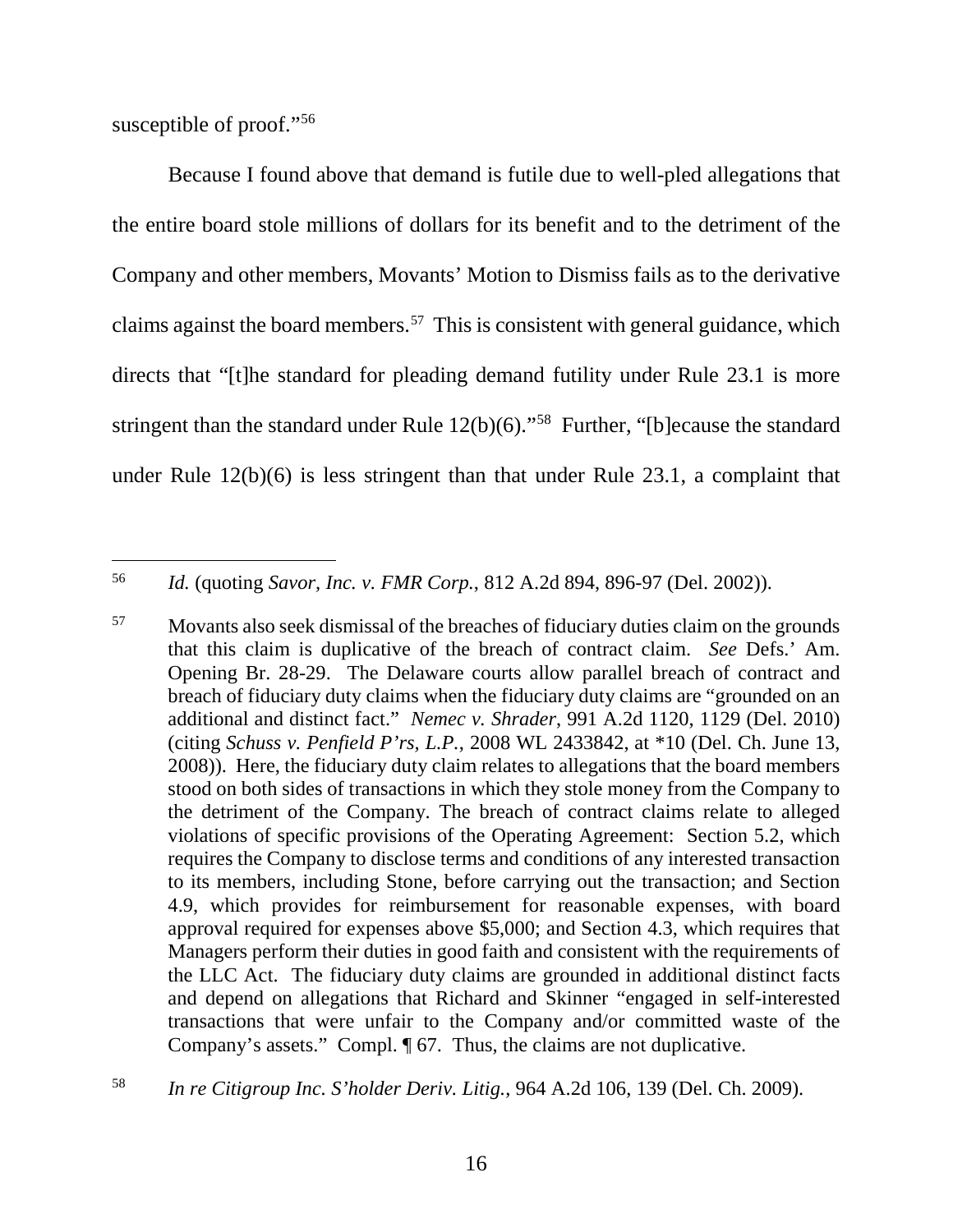survives a motion to dismiss pursuant to Rule 23.1 will also survive a 12(b)(6) motion to dismiss, assuming that it otherwise contains sufficient facts to state a cognizable claim."59

The Complaint also adequately alleges a direct claim for breach of Section 5.2 of the Operating Agreement. Section 5.2 provides that "[t]he Company shall not enter into an Interested Transaction (as defined below) unless it has first fully disclosed the terms and conditions of such Interested Transaction to the Board and the Members and the Board determines that the Interested Transaction is fair and reasonable to the Company."60 "An 'interested transaction' means any transaction between a Member, a Manager or a member of the Board, or any Affiliate thereof, on the one hand, and the Company, on the other hand . . . ."61 The Complaint alleges a series of interested transactions<sup>62</sup> and a failure to disclose them to the members.<sup>63</sup> This is sufficient to state a reasonably conceivable claim and survive the Motion to Dismiss.

- 61 *Id.* (emphasis omitted).
- 62 *See id.* ¶¶ 17-26.
- 63 *Id.* ¶ 54.

<sup>59</sup> *McPadden v. Sidhu*, 964 A.2d 1262, 1270 (Del. Ch. 2008).

 $60$  Compl. Ex. A  $\S$  5.2.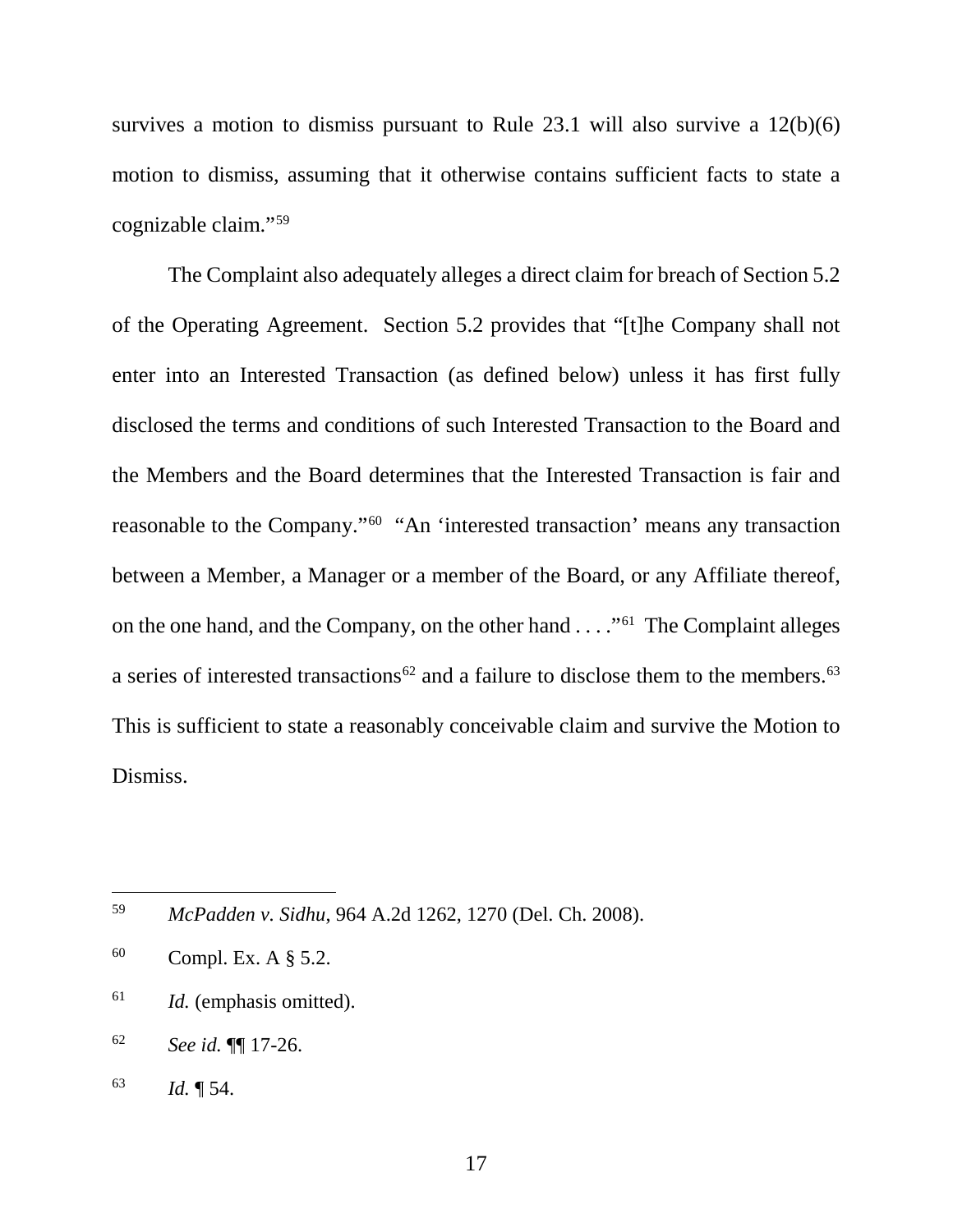Finally, the Complaint also alleges that Capital, Red Bridge, and Vivianna aided and abetted Richard and Skinner's breaches of fiduciary duties. To survive a motion to dismiss for failure to state a claim,

> the complaint must allege facts that satisfy the four elements of an aiding and abetting claim: "(1) the existence of a fiduciary relationship, (2) a breach of the fiduciary's duty, . . . (3) knowing participation in that breach by the defendants," and (4) damages proximately caused by the breach.<sup>64</sup>

Having already ruled that Stone's breaches of fiduciary duties claim survives, the only remaining disputed element of the aiding and abetting claim is "knowing participation." "Knowing participation in a board's fiduciary breach requires that the third party act with the knowledge that the conduct advocated or assisted constitutes such a breach."65 In the case of an entity, an individual defendant's "knowledge must be attributed to the entities that he controlled and used to effectuate his breaches of duty."<sup>66</sup> "An inference of knowing participation can be made

 $\overline{a}$ 64 *Malpiede v. Townson*, 780 A.2d 1075, 1096 (Del. 2001) (alterations in original) (citation omitted).

<sup>65</sup> *Id.* at 1097 (citation omitted).

<sup>66</sup> *In re Emerging Commc'ns, Inc. S'holders Litig.*, 2004 WL 1305745, at \*38 n.176 (Del. Ch. May 3, 2004).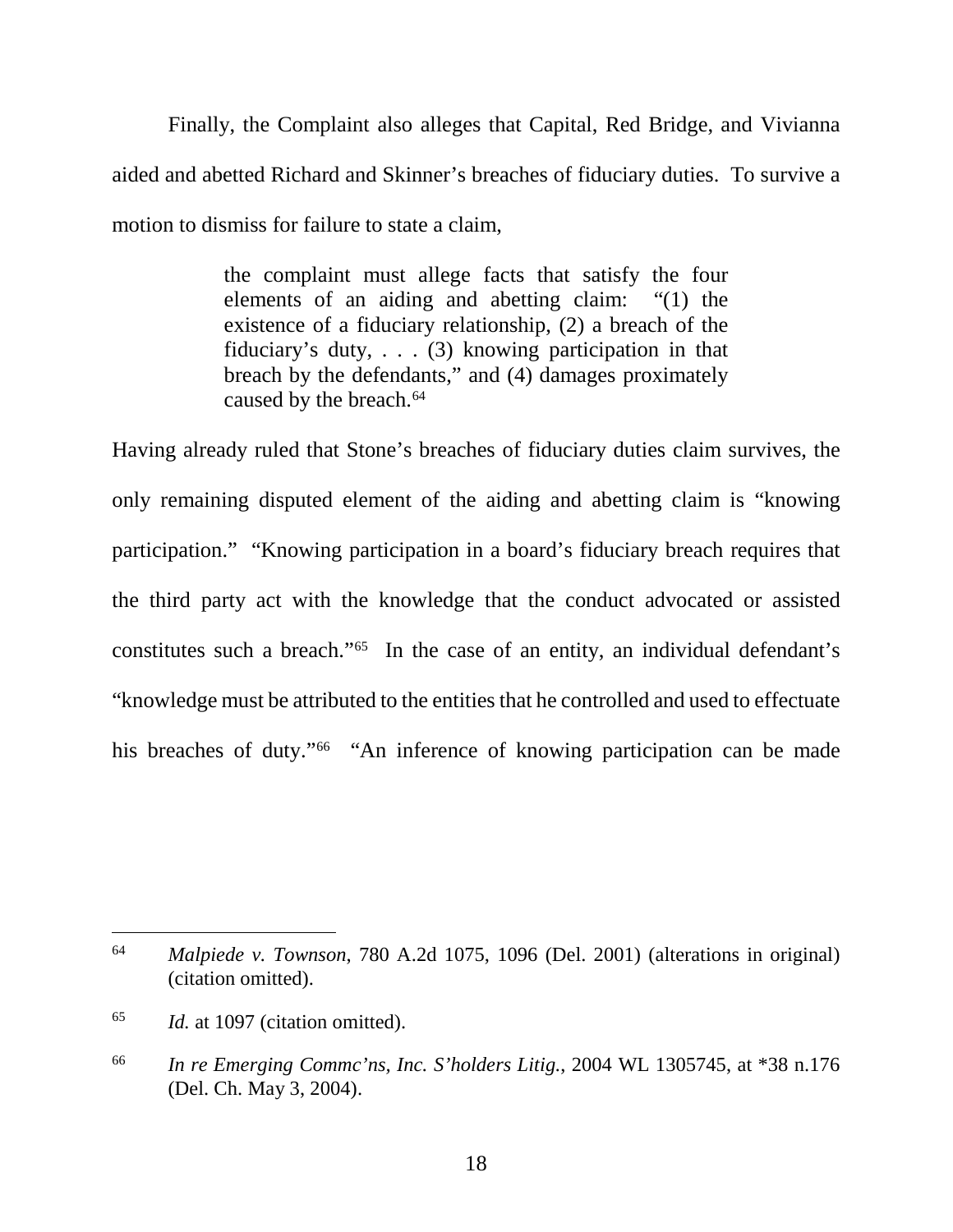where ... the facts surrounding a transaction are 'so egregious ... as to be inherently wrongful."67

The Complaint alleges that Red Bridge accepted large monetary payments directly from the Company for an extended period of time while neither it nor its sole member Vivianna provided any work or other benefit to the Company. It is reasonable to infer Vivianna's knowing behavior at the pleading stage, and her knowledge can be imputed to Red Bridge for the purpose of aiding and abetting liability. Likewise, the Complaint alleges that Capital accepted large monetary payments directly from the Company for an extended period of time while neither it nor its sole member and Skinner provided any work or other benefit to the Company in exchange for those payments. It is reasonable to infer Skinner's knowing behavior at the pleading stage, and his knowledge can be imputed to Capital for the purpose of aiding and abetting liability. Thus, the Complaint adequately pleads knowing participation by all of the aiding and abetting defendants.<sup>68</sup>

<sup>67</sup> *Houseman v. Sagerman*, 2014 WL 1600724, at \*24 (Del. Ch. Apr. 16, 2014) (quoting *In re BJ's Wholesale Club, Inc. S'holders Litig.*, 2013 WL 396202, at \*14 (Del. Ch. Jan. 31, 2013)).

<sup>&</sup>lt;sup>68</sup> Movants add that aiding and abetting claims are only available against third parties, and Stone has "failed to demonstrate how members of Clovis Holdings can be considered third parties." *See* Defs.' Am. Opening Br. 30. Third parties refers to non-fiduciaries, and the Complaint does not name the aiding and abetting defendants as fiduciaries. Thus, they are third parties.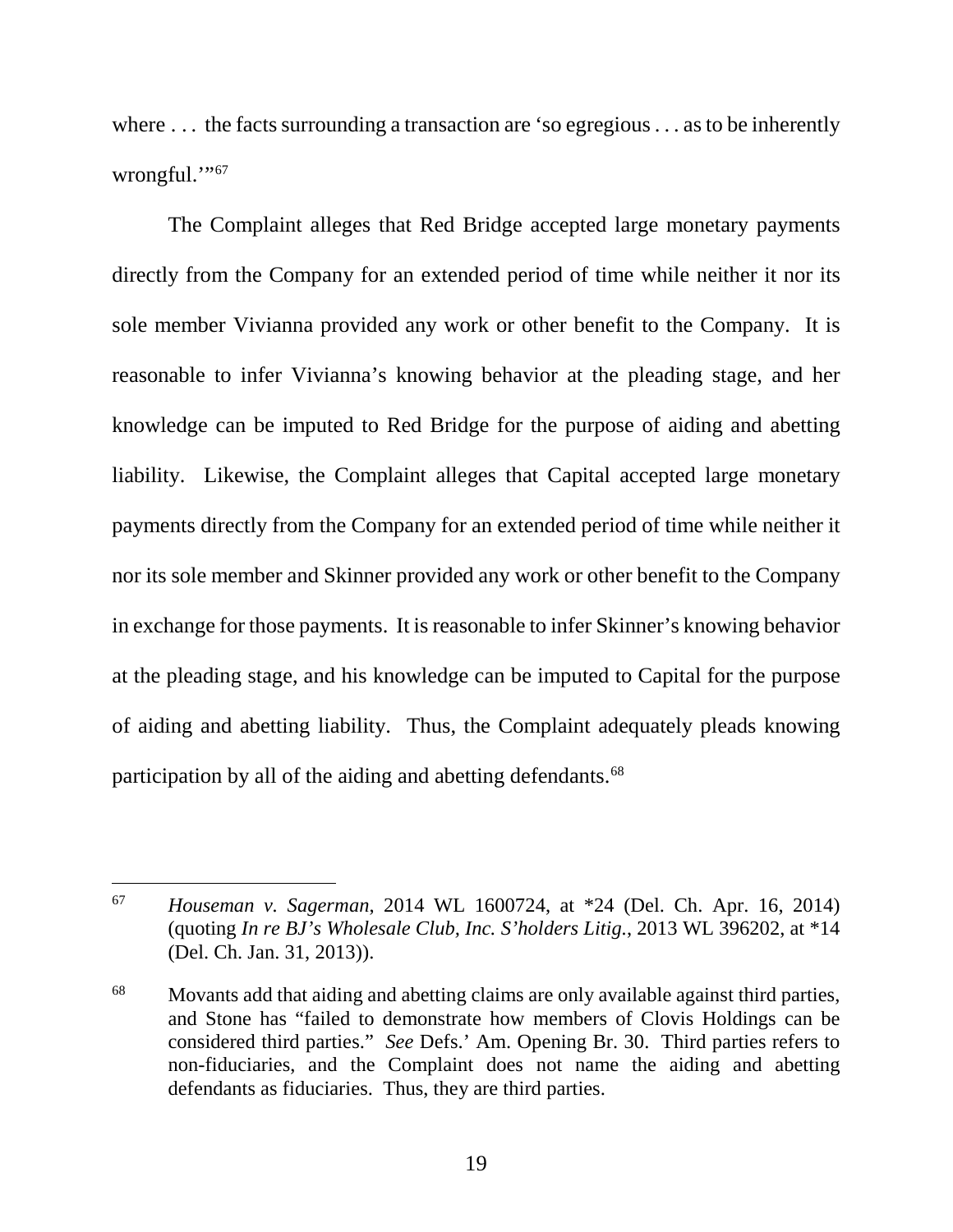## **C. Neither Rule 3(aa) nor Rule 41(b) Provides a Basis for Dismissal**

Movants cite Court of Chancery Rules 3(aa) and 41(b) in support of their

Motion to Dismiss. 69 Rule 3(aa), entitled "Verification," provides that

[a]ll complaints . . . shall be verified by each of the parties filing such pleading. Every pleading, . . . which is required to be verified by a statute or by these Rules shall be under oath or affirmation by the party filing such pleading that the matter contained therein insofar as it concerns the party's act and deed is true, and so far as it relates to the act and deed of any other person, is believed by the party to be true.  $70$ 

Rule 41(b), entitled "Involuntary dismissal; effect thereof," provides that

[f]or failure of the plaintiff to prosecute or to comply with these Rules or any order of court, a defendant may move for dismissal of an action or of any claim against the defendant. After the plaintiff has completed the presentation of plaintiff's evidence, the defendant, without waiving the right to offer evidence in the event the motion is not granted, may move for a dismissal on the ground that upon the facts and the law the plaintiff has shown no right to relief. The court as trier of the facts may then determine them and render judgment against the plaintiff or may decline to render any judgment until the close of all the evidence.<sup>71</sup>

<sup>69</sup> Defs.' Am. Opening Br. 14-19.

 $70$  Ct. Ch. R. 3(aa).

 $71$  Ct. Ch. R. 41(b).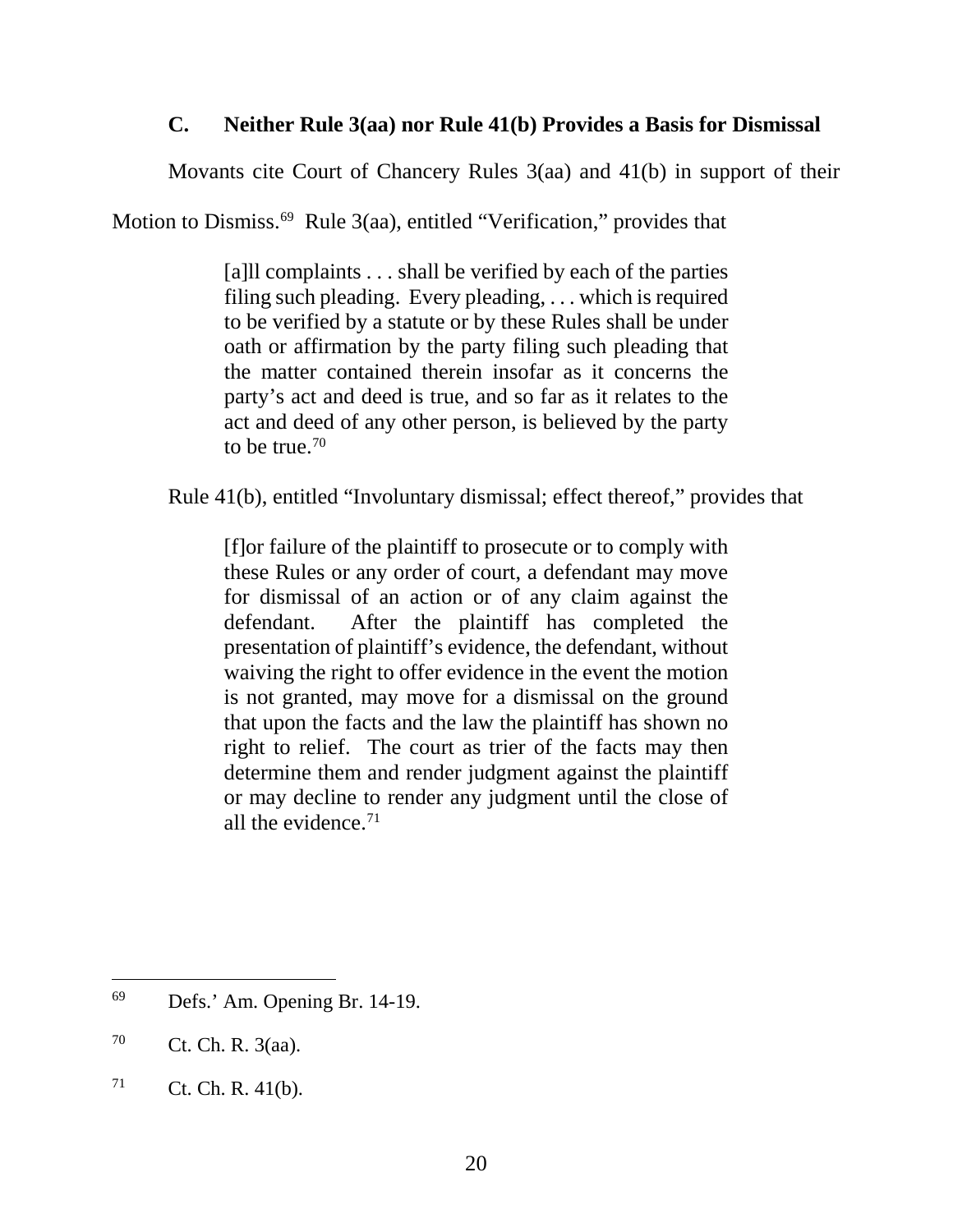Movants cite three cases in favor of dismissal under Rules 3(aa) and 41(b): *Parfi Holding AB v. Mirror Image Internet, Inc.*, <sup>72</sup> *Bessenyei v. Vermillion, Inc.*, 73 and *OptimisCorp v. Waite.*<sup>74</sup>

In *Parfi*, then-Vice Chancellor Strine considered a motion to dismiss under Rule 41(b) for failure to prosecute or follow court rules.<sup>75</sup> The Court considered the motion on a second remand, and thus had access to a significant factual record developed through the action and in a related arbitration.<sup>76</sup> Analyzing the voluminous record before it, the Court dismissed the minority stockholders' action, holding that the plaintiffs had repeatedly and purposely misled the court about who the parties in interest were and why they had not filed an arbitration that the Court had mandated.<sup>77</sup> Then-Vice Chancellor Strine held that "the most compelling evidence . . . clearly support[s] a finding that [one minority stockholder] conjured up a misleading story to give to this court for tactical advantage."78 The then-Vice

<sup>72</sup> 954 A.2d 911 (Del. Ch. 2008).

<sup>73 2012</sup> WL 5830214 (Del. Ch. Nov. 16, 2012).

<sup>74 2015</sup> WL 5147038 (Del. Ch. Aug. 26, 2015).

<sup>75 954</sup> A.2d at 917-18.

<sup>76</sup> *Id.* at 914-15.

<sup>77</sup> *Id.* at 931-32.

<sup>78</sup> *Id.* at 932. He added that "this wrongful course of conduct implicates this court's authority under Rule 41(b), to dismiss a case when the plaintiffs fail 'to prosecute' or 'comply with' the court's rules or orders," and that "it implicates this court's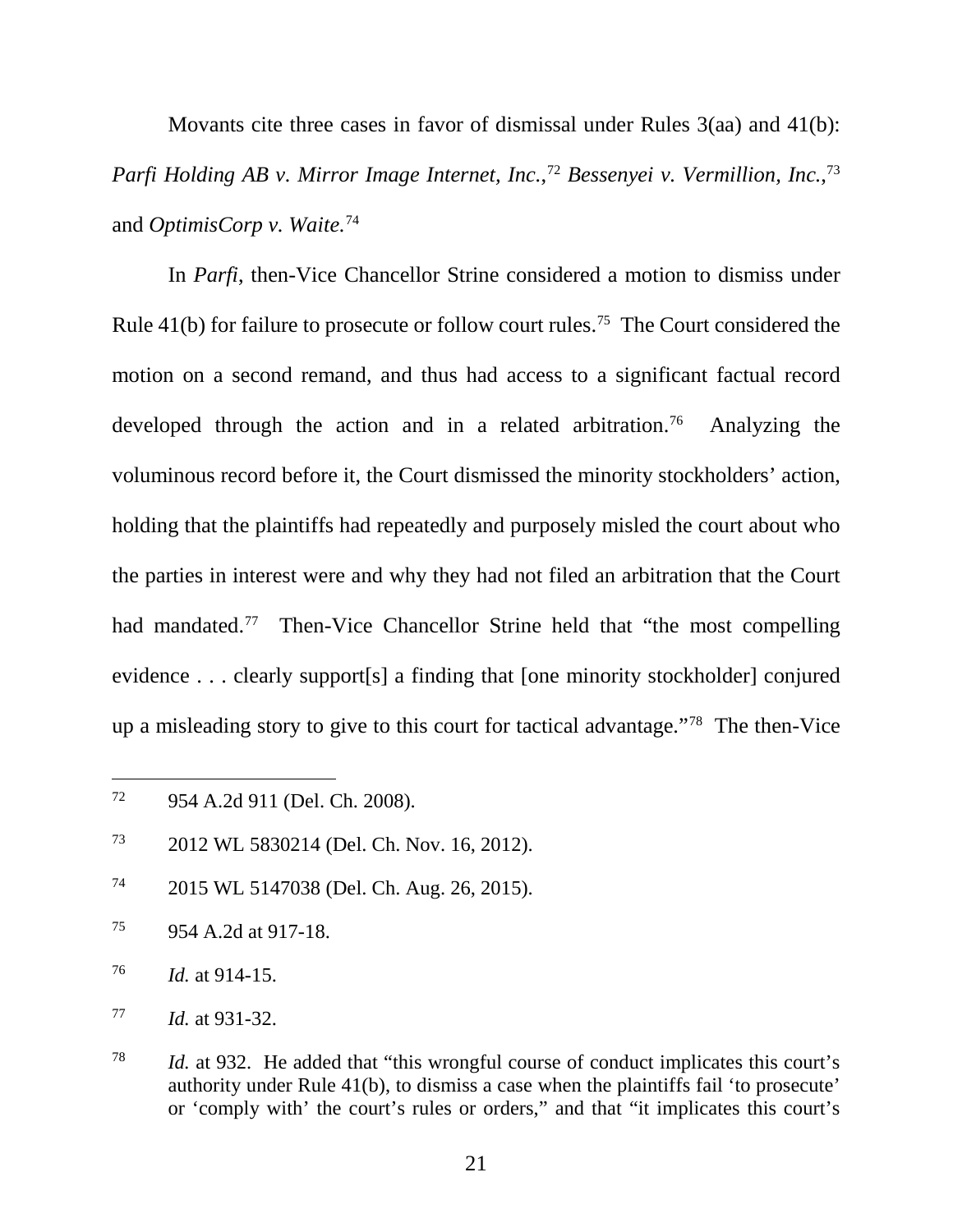Chancellor wrote, "I do not reach these factual conclusions lightly. I have reviewed the factual record carefully and come to the conclusion that there is clear and convincing evidence supporting my findings."79

In this case, unlike in *Parfi*, there is no record before the Court, and nothing at this stage suggests that any party has attempted to mislead the court.

In *Bessenyei*, Vice Chancellor Noble considered a motion to dismiss based on Court of Chancery Rules 3(aa) and 41(b). The defendants argued that the notarizations in the complaint's verification were not valid because the plaintiff was not physically present in the United States at the time of the verification. 80 The Vice Chancellor wrote that the plaintiff's "signature was notarized in Pennsylvania even though he was not in the United States. Under Pennsylvania law," which governed because the purported notarizations occurred in Pennsylvania, "[the plaintiff's] failure to appear before [the notary] at the time the notarizations took place renders the notarizations invalid. [The plaintiff's] verifications are therefore also invalid for

inherent authority to police the litigation process, to ensure that acts that undermine the integrity of that process are sanctioned." *Id.* (citations omitted). He further held that "[w]hen a party knowingly misleads a court of equity in order to secure an unfair tactical advantage, it should forfeit its right to equity's aid. Otherwise, sharp practice will be rewarded, and the tradition of civility and candor that has characterized litigation in this court will be threatened." *Id.* at 915.

<sup>79</sup> *Id.* at 932.

<sup>80 2012</sup> WL 5830214, at \*1-2.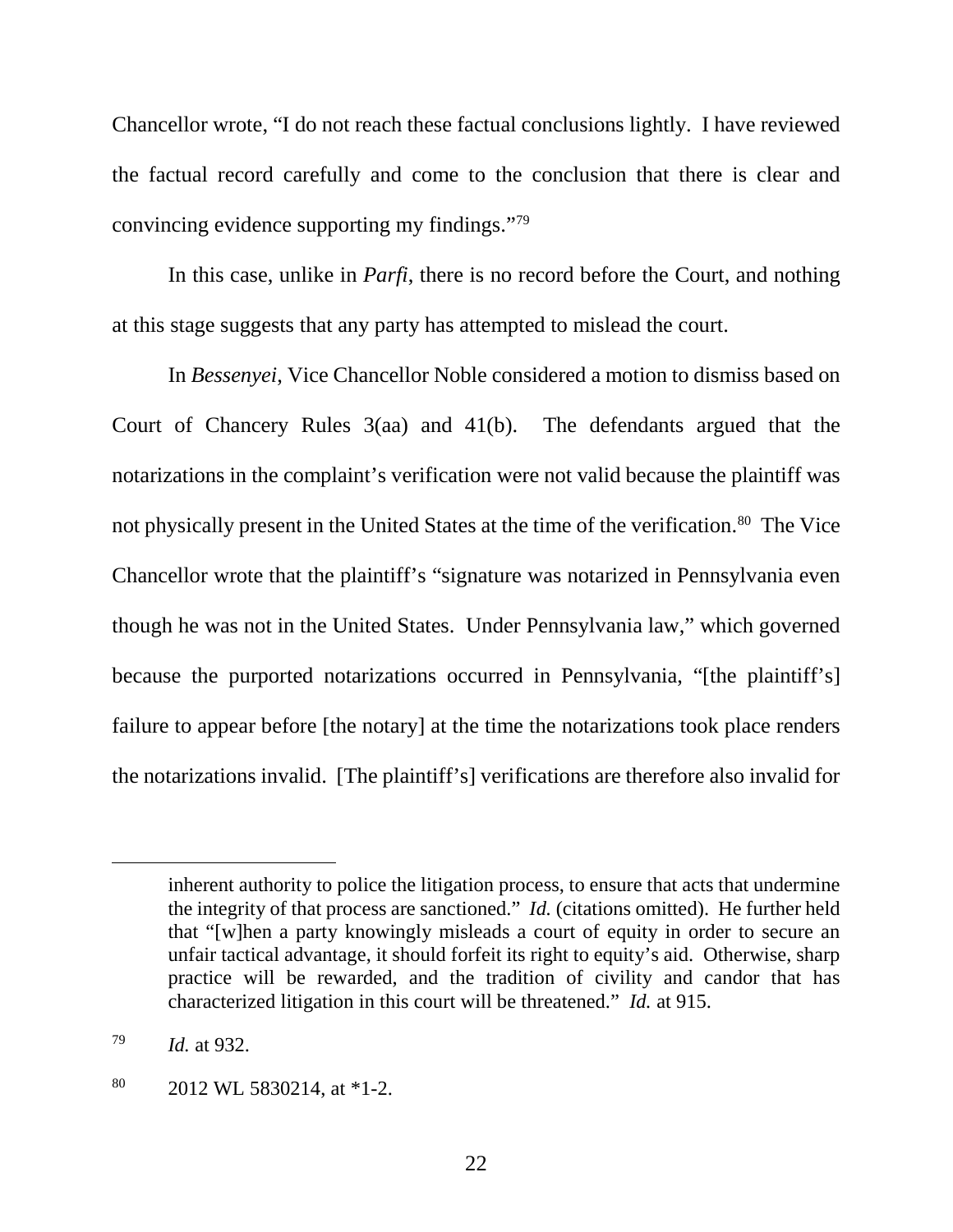the purposes of Court of Chancery Rule 3(aa)."81 Movants imply that *Bessenyei* requires that I should assess the merits of Stone's claim at the pleading stage. The Vice Chancellor, however, made his determination based on undisputed deposition testimony concerning the location of the plaintiff; 82 he did not address the merits of the underlying action.

In this case, unlike in *Bessenyei*, there is no evidence of patent untruthfulness and no issue with the verification.

 In *OptimisCorp*, Vice Chancellor Parsons applied the Rule 41(b) standard post-trial to find that the plaintiffs had engaged in witness tampering. He wrote that "Plaintiffs fundamentally have impaired the Court's ability to find facts by offering improper material inducements and employing overbearing threats of criminal and civil litigation, a combination of carrots and sticks that has corrupted the witnesses."83

Thus, *Parfi*, *Bessenyei* and *OptimisCorp* were all on procedurally different postures. They involved careful review of record evidence, which revealed fraud on the court, facial problems with the verification to the complaint, or witness tampering. Neither they nor any other authority cited by Movants supports the use

 $\overline{a}$ 

23

<sup>81</sup> *Id.* at \*4.

<sup>82</sup> *See, e.g.*, *id.* at \*4 n.24.

<sup>&</sup>lt;sup>83</sup> 2015 WL 5147038, at  $*7$ .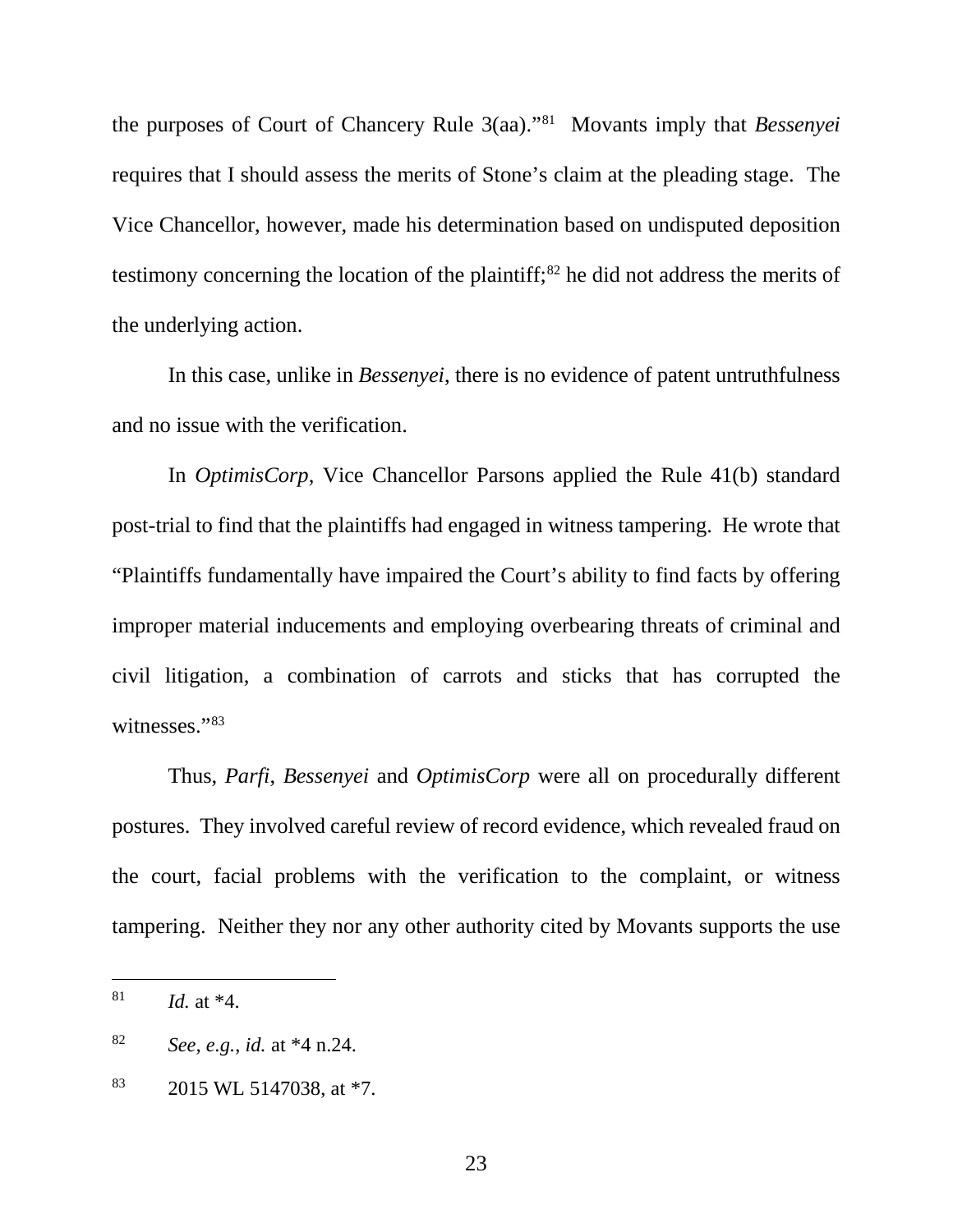of Rules 3(aa) and 41(b) to dismiss the claims on the merits at this stage. I, therefore, deny the Motion to Dismiss on the basis of these rules.

## **D. All Other Arguments for Dismissal Fail**

Movants argue that this Court should dismiss the Complaint because of Stone's unclean hands<sup>84</sup> and for laches.<sup>85</sup> Dismissing a complaint for unclean hands at the pleading stage is only appropriate in extreme circumstances.<sup>86</sup> Furthermore,

> [b]ecause the Court generally is limited to the facts appearing on the face of the pleadings in ruling on a motion to dismiss, affirmative defenses, such as laches, are not ordinarily well-suited for disposition on such a motion. Thus, unless it is clear from the face of the complaint that an affirmative defense exists and that the plaintiff can prove no set of facts to avoid it, dismissal of the complaint based upon an affirmative defense is inappropriate.<sup>87</sup>

It is not clear from the face of the Complaint that the affirmative defenses asserted apply and plaintiff can prove no set of facts to avoid the defenses. Thus, I deny Movants' Motion to Dismiss on the basis of unclean hands and laches.

 $\overline{a}$ 84 Defs.' Am. Opening Br. 20-21.

<sup>85</sup> *Id.* at 30-31.

<sup>86</sup> *See, e.g.*, *Solak v. Sarowitz*, 2016 WL 7468070, at \*12 (Del. Ch. Dec. 27, 2016) (holding that "it is inappropriate to dismiss a complaint based on an affirmative defense," such as unclean hands, "unless 'plaintiff can prove no set of facts to avoid it.'" (quoting *Stephen G. Perlman, Rearden LLC v. Vox Media, Inc.*, 2015 WL 5724838, at \*12 (Del. Ch. Sept. 30, 2015))).

<sup>87</sup> *Vox Media*, 2015 WL 5724838, at \*12 (citations omitted).